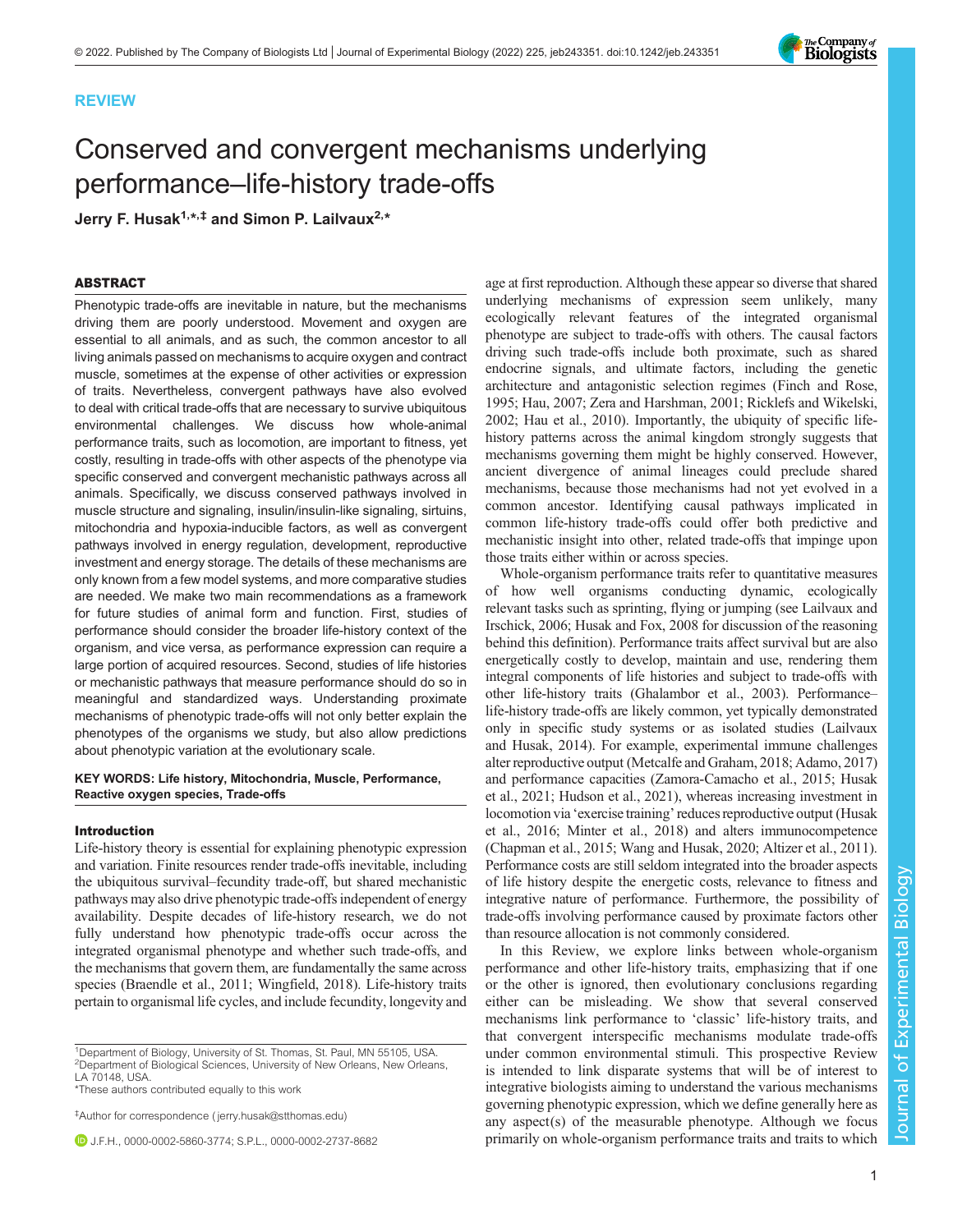performance is linked, the insights into the mechanisms underlying these trade-offs are likely to be general and thus relevant to the broader field of integrative biology. The diversity of these systems precludes an exhaustive review, and we cite other review papers where possible. For brevity, we simplify some pathways, realizing that more nuance is required in future studies. Finally, although we refer to both proximate and ultimate causes of life-history variation, consideration of the specific mechanisms – particularly those involving gene expression and gene products – blurs the boundaries between these two causal categories (e.g. [Wittman et al., 2021\)](#page-11-0).

## Conserved life-history mediators

Several molecular/hormonal pathways integrate life-history traits through both the action of conserved endocrine factors, and the production of intermediate proteins. Below, we focus on several such integrator pathways with either demonstrated or likely links to performance that are common to all metazoans owing to shared ancestry. These ancient pathways reflect the importance of movement, oxygen acquisition and resource availability to all animals.

## Muscle structure and myokines

Muscle is costly to build and maintain, and muscle growth requires a positive dietary protein balance. Consequently, both whole-organism performance and other life-history traits that are associated with performance incur energetic costs associated with producing, maintaining and using skeletal muscle ([Husak](#page-9-0) [and Lailvaux, 2017\)](#page-9-0). The biochemical processes underlying muscle contraction are highly conserved, and the mechanical principles governing muscle arrangement are universal. As such, muscle function constitutes a direct link among performance abilities from arthropods to vertebrates. Further, shared muscle composition across animals means that the maintenance and production costs are likely to be comparable across all animals. We focus on endocrine effects of muscle, but the abundance of mitochondria in muscle, as well as the production of reactive oxygen species (ROS), also links performance to numerous pathways described below.

Muscle is a secretory tissue that maintains metabolic homeostasis in many organs and tissues [\(Pedersen, 2011](#page-10-0), [2013](#page-10-0); [Rai and](#page-10-0) [Demontis, 2016\)](#page-10-0). Myokines are peptide cytokines synthesized and released by muscle in response to muscular contractions [\(Pedersen](#page-10-0) [et al., 2007\)](#page-10-0), and they are conserved across metazoans ([Zhao and](#page-11-0) [Karpac, 2017;](#page-11-0) [Piccirillo, 2019\)](#page-10-0). Humans exhibit over 600 myokines, mostly of unknown physiological function, but the primary role for those characterized is to promote muscle cell proliferation, differentiation and growth to maintain muscle mass and function, as well as fatty acid oxidation ([Lee and Jun, 2019\)](#page-10-0). Aerobic and anaerobic activity elicit differential myokine secretion, with aerobic myokines stimulating anti-inflammatory responses [via interleukin 6 (IL-6), IL-10 and IL-1ra, among others] and mitochondrial biogenesis, and anaerobic myokines stimulating muscle hypertrophy and myogenesis, albeit with some overlap [\(Piccirillo, 2019](#page-10-0); [Lee and Jun, 2019\)](#page-10-0). Myokines directly connect muscle activity and metabolism via adipose tissue and the liver [\(Leal et al., 2018](#page-9-0)), but studies from mammals and Drosophila have also revealed many systemic effects of myokines [\(Demontis](#page-9-0) [et al., 2013\)](#page-9-0), ranging from the ability to release insulin (via IL-6 and IL-1β) to stimulating muscle growth and repair (via musculin, myostatin, IGF-1, LIF and CXCL-1), regulating lipid and glucose metabolism (via FGF-21, myonectin, ANGPTL4, irisin, IL-15, myostatin and IL-6), and promoting angiogenesis (enhanced by VEGF-B, which is also stimulated by the HIF pathway described

below). Alterations in myokine signaling have consequently been linked to a variety of human diseases, including diabetes mellitus, heart failure, cancer and chronic obstructive pulmonary disease, as well as aging ([Piccirillo, 2019](#page-10-0)). Although the metabolic effects of myokines have clear links to allocation and availability of energy [\(Pedersen et al., 2007\)](#page-10-0), there is also evidence that aspects of the immune system, including lymphocyte numbers and activity, can be altered by myokines such as irisin ([Pedersen and Hoffman-Goetz,](#page-10-0) [2000; Pedersen, 2011](#page-10-0); [Myint et al., 2021\)](#page-10-0), depending on the intensity and duration of activity [\(Lee, 2006\)](#page-10-0). The realization that muscle used for movement also acts as a large endocrine organ that affects other systems is still new, and comparative studies that incorporate myokines into a life-history framework are needed. This is especially true in light of ROS-stimulating release of myokines in contracting muscles ([Scheele et al., 2009](#page-11-0)), thus linking myokine effects to other downstream effects of ROS (described below). Myokines, therefore, are an understudied yet promising avenue of research for those who wish to study performance–life-history trade-offs across diverse animal taxa.

#### ILS and mTOR

The insulin/insulin-like growth factor signaling pathway (ILS) is a nutrient signaling pathway that coordinates development and growth with resource availability. Both the ILS and the associated downstream mTOR (mechanistic target of rapomycin) pathways are responsible for toggling between energetically costly anabolic and energy conserving catabolic processes. Because growth represents the largest component of variation in resource allocation, promotion or suppression of growth is therefore a major aspect of variation in life-history strategies, and the ILS pathway regulates the classic survival–reproduction trade-off.

The vertebrate ILS pathway ligands include insulin and insulinlike growth factor (IGF-1), two key anabolic hormones that promote glycogenesis/lipogenesis, DNA replication and growth, while also inhibiting proteolysis and autophagy. Growth is therefore promoted by activation of ILS, whereas downregulating this pathway suppresses growth and reproduction and induces both catabolic processes and processes such as ROS repair that have collectively been shown to increase lifespan. Evidence links variation in circulating levels of IGF-1 directly with variation in life-history strategies in mammals, such that increased levels of plasma IGF-1 are associated with 'faster' life histories characterized by increased growth and reproduction, and shorter lifespans [\(Dantzer and Swanson, 2012](#page-8-0); [Swanson and Dantzer, 2014\)](#page-11-0). Insufficient comparative data exist connecting circulating IGF-1 directly to performance traits; however, [Lailvaux and Husak \(2017\)](#page-9-0) showed that mammal species on the 'fast' end of the fast–slow lifehistory continuum – i.e. those with generally high levels of IGF-1 – also spend less of their total daily energy budgets on locomotor performance, suggesting that performance likely trades off against growth, reproductive capacity and, possibly, longevity.

The ILS pathway is highly conserved. Arthropods lack insulin and IGFs, but rely on insulin like proteins (ILPs) and insulin receptors, as well as ecdysone and juvenile hormone, to regulate growth. In all cases, these hormonal signals connect to the downstream mTOR pathway – insulin, IGF-1 and ILPs all act as regulators of mTOR. The mTOR pathway is of special interest to gerontologists because it mediates the relationship between dietary restriction and longevity. First demonstrated more than 80 years ago in laboratory rats [\(McCay and Maynard, 1935\)](#page-10-0), dietary restriction (defined as a reduction in food intake without malnutrition) acts via mTOR to extend lifespan at the cost of reduced capacity for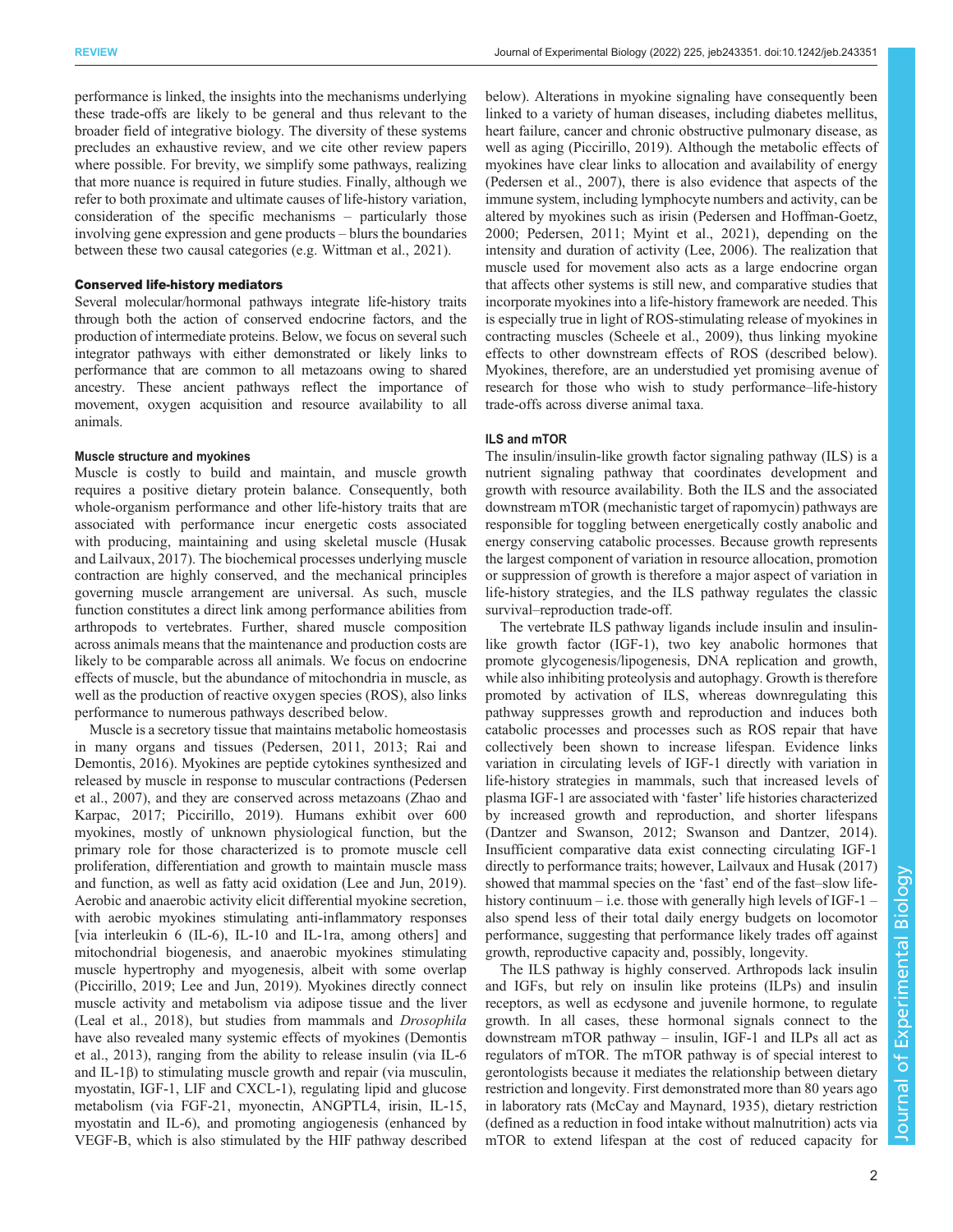reproduction in a wide range of taxa [\(Mair and Dillin, 2008](#page-10-0); [Speakman and Mitchell, 2011](#page-11-0)). By diverting energetic resources away from reproduction and toward somatic maintenance, damage to DNA from free radicals and waste product accumulation in cells can be repaired even under limited resource conditions. Dietary restriction initiates these repair processes by altering the phosphorylation of mTOR's FOXO transcription factors, and that phosphorylation in turn is prompted by decreased upstream insulin signaling. Recent evidence suggests that ILS/mTOR not only affect traits that are directly linked to survival and fecundity, but also the timing and extent of expression of sexually selected ornaments or weapons, and the condition-dependent nature of those traits [\(Emlen](#page-9-0) [et al., 2012;](#page-9-0) [Casasa and Moczek, 2018](#page-8-0)). Given this scope for the ILS/mTOR network to influence secondary sexual traits, which are frequently linked to fitness, survival and performance [\(Lailvaux and](#page-9-0) [Irschick, 2006](#page-9-0)) – and which may also affect performance even in the sex that does not bear the sexual trait ([Husak and Swallow, 2011](#page-9-0); [Husak and Lailvaux, 2014\)](#page-9-0) – our understanding of the multivariate phenotype is likely to be greatly enhanced by testing for putative links between ILS and performance.

Despite being conserved, there is evidence for specialization in certain aspects of ILS and mTOR pathways, although relevant data in many cases are sparse. For example, there are at least six different kinds of IGF binding proteins (IGFBPs), all of which bind with high affinity to IGF-1 and a second primary hormone of the ILS, insulin-like growth factor 2 (IGF-2), but not insulin [\(Clemmons,](#page-8-0) [2018\)](#page-8-0). These tissue-specific IGFBPs both carry and regulate the bioavailability of IGFs. As such, they modulate interactions with IGF receptor molecules on specific tissues depending on the IGFBP [\(Dell](#page-9-0) [et al., 1999](#page-9-0)). For example, IGF signaling exerts anabolic effects on mature bone growth in mice and humans, but also influences the development of osteoblasts during ontogeny [\(Beattie et al., 2018\)](#page-8-0). The IGFBPs therefore constitute a mechanism for fine-tuning bone growth and development [\(Clemmons, 2018](#page-8-0)), which is highly relevant to performance ([Arnold, 1983\)](#page-8-0). The development and maintenance of skeletal muscle is also regulated by both endocrine and autocrine secretion of IGFBPs, such that serum concentrations generally correlate negatively with muscle mass ([Lang et al., 2003](#page-9-0)). [Beatty and](#page-8-0) [Schwartz \(2020\)](#page-8-0) also show that IGFBP expression is ubiquitous across both tissue type and developmental stage in the lizard Anolis sagrei, an important step in expanding our understanding of these mechanisms to other animal taxa. Finally, IGFBPs also have effects independent of IGFs through a variety of poorly understood processes [\(Clemmons, 2018\)](#page-8-0).

Despite the emphasis placed on homology with regard to ILS, it is noteworthy that our understanding of various functional aspects of IGF signaling (and IGFBPs in particular) is derived primarily from work on humans, mice or rats, despite important interspecific variation in the action of key components of ILS. For example, IGF-2 is both paternally imprinted and not produced post-natally in mice ([Carter et al., 2002\)](#page-8-0); however, the IGF2 gene is not only expressed in adult reptiles without imprinting ([Schwartz and](#page-11-0) [Bronikowski, 2016](#page-11-0)), but in green anole females it is also expressed at higher levels in calorie-restricted animals compared with controls [\(Marks et al., 2021](#page-10-0)). The implications for performance are currently unknown, and we still have much to learn about the action of these important signaling molecules that might affect investment in growth and reproduction versus survival in different species.

[Regan et al. \(2020\)](#page-10-0) argue that the ILS pathway is not merely nutrient-sensing, but a general mediator between intrinsic growth and a variety of external environmental inputs, ranging from circadian effects to temperature and humidity. However, our knowledge of the effects of these various other sources of environmental variation on the expression of whole-organism performance traits is almost entirely lacking. For example, among the environmental cues to which the ILS network is sensitive is water availability, via the Ppk28 (Pickpocket28) gene [\(Waterson](#page-11-0) [et al., 2014](#page-11-0); [Regan et al., 2020](#page-10-0)). Only a handful of studies have investigated the influence of water availability on performance abilities (usually in frogs; [Gatten and Clark, 1989;](#page-9-0) [Moore and](#page-10-0) [Gatten, 1989; Rogowitz et al., 1999;](#page-10-0) but see [Lailvaux et al., 2017\)](#page-9-0), and consequently elucidating general patterns is challenging. It is clear that although whole-organism performance research has long been a cornerstone of physiological ecology, we still have a great deal to learn regarding the influence of external environmental conditions on performance expression.

## Sirtuins, AMPK and dietary restriction

Sirtuins (silent information regulators) are a group of NAD+ dependent protein deacetylases that regulate stress and metabolism, but also longevity ([Sauve et al., 2006](#page-10-0)). Sirtuins are activated by the phosphorylation of FOXO (activated by reduced IGF-1 levels during, for example, caloric restriction), and are thus an important part of the signaling chain that initiates cellular repair. Indeed, sirtuin deletion eliminates the longevity-enhancing effect of dietary restriction. Sirtuins are a highly conserved signaling protein family, with homologous coding genes in organisms ranging from insects to vertebrates. Seven sirtuins exist in humans and mice, of which three occur in the mitochondria, three in the nucleus and one in the cytoplasm. Although the conserved histone acetylase SIRT1 has received the most attention owing to its connection with longevity, the mitochondrial SIRT4 is associated with both aging and locomotor performance. For example, Drosophila melanogaster experimentally lacking the sirtuin dSIRT4 (the analogue of mammalian SIRT4) exhibited markedly reduced lifespan and climbing performance independent of diet treatment compared with dSIRT4-intact controls, an effect that became more exaggerated as the flies aged ([Parik et al., 2018\).](#page-10-0) Given the role of mitochondrial sirtuins (SIRT3, 4 and 5, and analogues) as metabolic sensors and modulators of metabolic enzymes, they constitute a promising link between performance and other energetically costly life-history traits.

Attempts to induce the longevity benefits of dietary restriction without first inducing dietary restriction have focused interest on several compounds, such as resveratrol, thought to activate sirtuins independent of the action of the ILS/mTOR network. The effect of resveratrol on aging and longevity, if any, is controversial, but some recent studies have tested for such effects in conjunction with performance measures, with mixed results. [Staats et al. \(2018\)](#page-11-0) found no influence of life-long dietary resveratrol on lifespan, oxidative stress or climbing performance in D. melanogaster, nor did resveratrol affect the expression of genes related to longevity or antioxidant activity compared with controls. However, dietary resveratrol did enhance both median and maximum lifespan and delay the onset of locomotor senescence when supplemented over the adult lifespan of a naturally short-lived fish (Nothobranchius furzeri) ([Valenzano et al., 2006\)](#page-11-0), and short-term dietary resveratrol supplementation restored circadian locomotor activity rhythms that are disrupted in older Microcebus murinus lemurs such that they were comparable to those of younger animals ([Pifferi et al., 2013\)](#page-10-0).

Sirtuin activity is associated with the activation of peroxisome proliferator-activated receptor gamma coactivator (PGC-1α), a master regulator of mitochondrial biogenesis and function ([Liang](#page-10-0)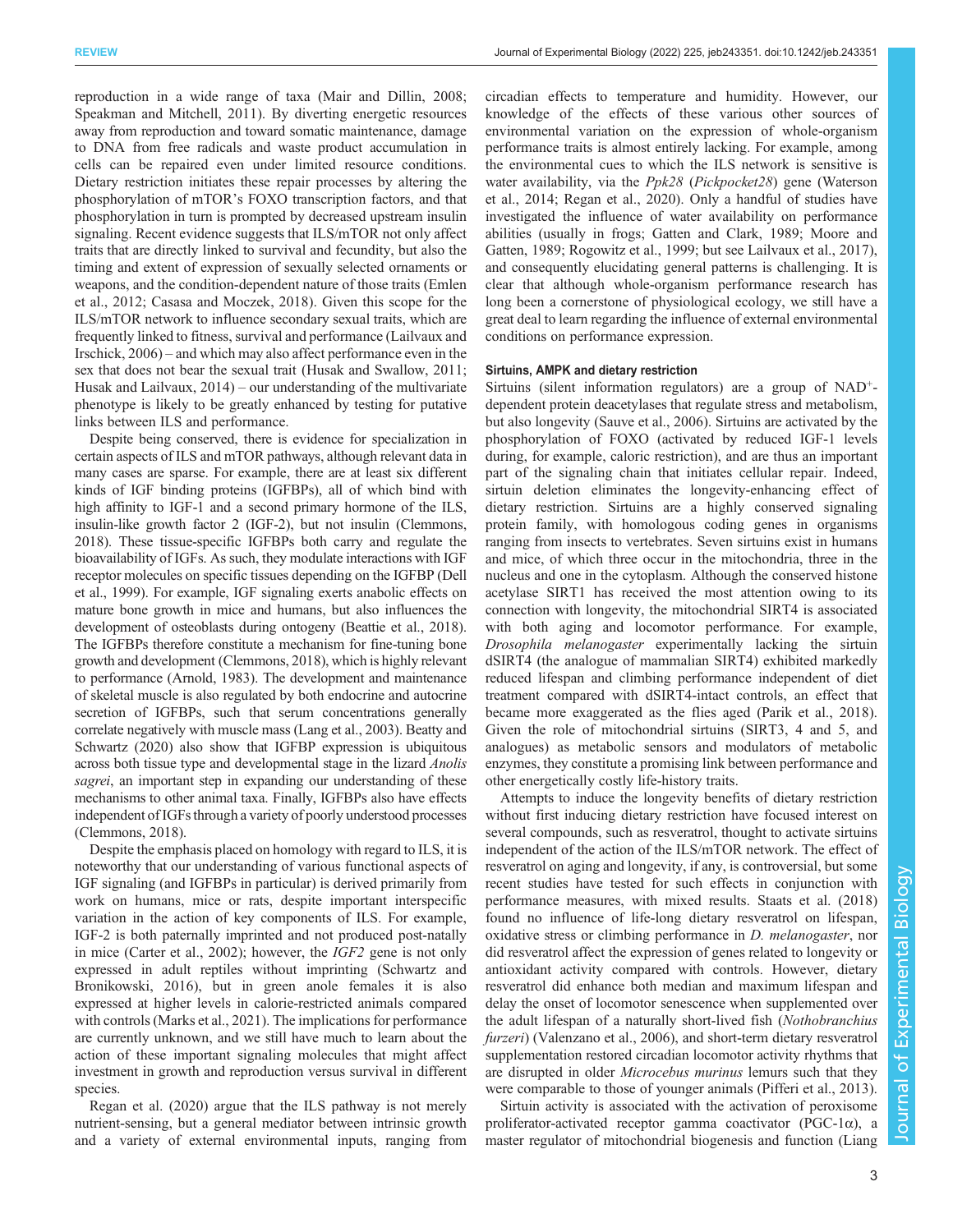<span id="page-3-0"></span>[and Ward, 2006](#page-10-0); [Fernandez-Marcos and Auwerx, 2011](#page-9-0)) that also controls the expression of mitochondrial antioxidant genes such as manganese superoxide dismutase and uncoupling protein-2, and thus shields against oxidative injury ([Rius-Pérez et al., 2020](#page-10-0)). PGC- $1\alpha$  is also highly expressed in tissues experiencing high energetic demand [\(Jung and Kim, 2014](#page-9-0); [Rius-Pérez et al., 2020\)](#page-10-0). Exercise induces  $PGC-1\alpha$  activation in muscle, and overexpression of PGC-1 $α$  in skeletal muscle increases endurance by activating mitochondrial oxidative metabolism and the formation of new blood vessels ([Yang et al., 2020\)](#page-11-0), in addition to mitochondrial biogenesis ([Schnyder and Handschin, 2015](#page-11-0); [Bloise et al., 2018\)](#page-8-0). Furthermore, PGC-1 $\alpha$  is implicated in promoting remodeling of muscle to a more oxidative fibre type composition in mammals [\(Liang and Ward, 2006](#page-10-0); but see [Lira et al., 2010](#page-10-0)). Therefore, sirtuins constitute an important link between ILS and mitochondrial function, although caution should be taken in using  $PGC-1\alpha$ activity as a proxy for mitochondrial activity (see below).

#### **Mitochondria**

Metabolism and metabolic rates describe the rate at which organisms use energy acquired from the environment, and thus also the relative allocation of that energy to various life-history traits. The main process by which animals convert stored energy into useful ATP is aerobic respiration in the mitochondria. Mitochondria thus constitute an essential link among various energetically costly aspects of the phenotype, and their action and efficiency (measured as the ratio of ATP generated to oxygen consumed; [Bishop et al., 2019\)](#page-8-0) are central subcellular mechanisms of interest in determining performance expression. Mitochondria are dynamic organelles, breaking apart, recombining, and changing size and structure in response to increased aerobic demands ([Heine](#page-9-0) [and Hood, 2020](#page-9-0)), which has consequences for mitochondrial function, and likely for organismal function as well. Despite the implications of mitochondrial activity for locomotor performance in particular (e.g. [Seebacher et al., 2003\)](#page-11-0), and the relevance of mitochondrial function to life history (see [Gangloff et al., 2020](#page-9-0); [Heine and Hood, 2020\)](#page-9-0), few empirical studies have directly linked mitochondrial state and/or efficiency directly to performance capacity, most likely because of the difficulty in doing so (but see [Schaeffer et al., 1996,](#page-10-0) who showed that rattlesnake tailshaker muscle exhibits higher mitochondrial density than skeletal muscle elsewhere in the animal). However, the positive link between locomotor endurance performance and mitochondrial function and biogenesis is confirmed by exercise studies ([Hood, 2009](#page-9-0); [Steiner](#page-11-0) [et al., 2011](#page-11-0)), although the specific effects of types of training on mitochondrial structure, remodeling, quality and respiratory function remains unclear ([Bishop et al., 2019\)](#page-8-0).

Mitochondrial function produces potentially damaging ROS, although it is not the only way by which oxidative stress is induced [\(Zhang and Wong, 2021](#page-11-0)). Oxidative stress affects phenotypic tradeoffs over both the short- and long-term, often owing to allocationbased trade-offs driven by the energetic cost of ROS repair processes [\(Monaghan et al., 2009](#page-10-0)). ROS and oxidative stress affect performance specifically in many possible ways, depending on several factors, making the relationship between oxidative stress and performance not at all straightforward [\(Monaghan et al., 2009](#page-10-0)). Furthermore, the extent to which ROS are produced by mitochondria specifically is also variable, and depends on both the structure and behavior of the mitochondria in question, as well as the energetic state, activity level and life-history strategy of the whole organism [\(Heine and Hood,](#page-9-0) [2020; Koch et al., 2021;](#page-9-0) [Bishop et al., 2019](#page-8-0)). At ecological scales, the details of mitochondrial function are complex and sometimes



Fig. 1. When reactive oxygen species (ROS) increase, expression of lifehistory traits will depend on whether antioxidant mechanisms are also increased to deal with ROS [\(Monaghan et al., 2009\)](#page-10-0), as well as how mitochondria change in their efficiency to reduce production of ROS or ATP [\(Koch et al., 2021](#page-9-0)).

counterintuitive, especially with regard to ROS. [Koch et al. \(2021\)](#page-9-0) note that while increasing metabolic rate during increased locomotor activity might be expected to increase ROS production, the opposite often occurs. For example, increased oxidative stress is associated with migratory flight in bats ([Constantini et al., 2019](#page-8-0)) and with elevated physical activity in humans ([Pontzer et al., 2015\)](#page-10-0), yet endurance exercise lowers ROS levels in three out of four male Ctenophorus pictus lizard color morphs [\(Friesen et al., 2021\)](#page-9-0). [Koch](#page-9-0) [et al. \(2021\)](#page-9-0) show that intra- and inter-individual life-history variation in mitochondrial efficiency of ATP production can drive different patterns of ROS generation, and the possibility exists that similar variation in life-history strategies may be structured accordingly, especially when antioxidant systems are alternative ways of modulating ROS effects on life-history trait expression [\(Speakman](#page-11-0) [et al., 2015](#page-11-0)). This phenomenon has important implications for how we conceive the relationship between performance and ROS in particular, but also for integrating performance and life histories given that the 'decision' to switch between survival and reproductive life-history strategies often hinges on the need to either tolerate or repair ROS-induced damage to cellular and sub-cellular processes [\(Speakman et al., 2015\)](#page-11-0) (Fig. 1).

## Hypoxia-inducible factors

Animals require sufficient oxygen for cellular respiration, and the hypoxia-inducible factor (HIF) pathway evolved to sense oxygen levels in tissues and cause both tissue-specific and systemic effects to increase oxygen delivery under hypoxic conditions [\(Wenger,](#page-11-0) [2002; Schofield and Ratcliffe, 2004;](#page-11-0) [Kaelin and Ratcliffe, 2008](#page-9-0); [Semenza, 1998\)](#page-11-0). The transcription factor HIF-1 $\alpha$  targets numerous tissues for a variety of physiological roles [\(Maxwell, 2005\)](#page-10-0), but deals primarily with hypoxia resulting from low environmental oxygen availability (e.g. high elevations) or oxygen depletion in tissues during increased activity [\(Ameln et al., 2005](#page-8-0)). Prolyl hydroxylase domain (PHD) enzymes are evolutionarily conserved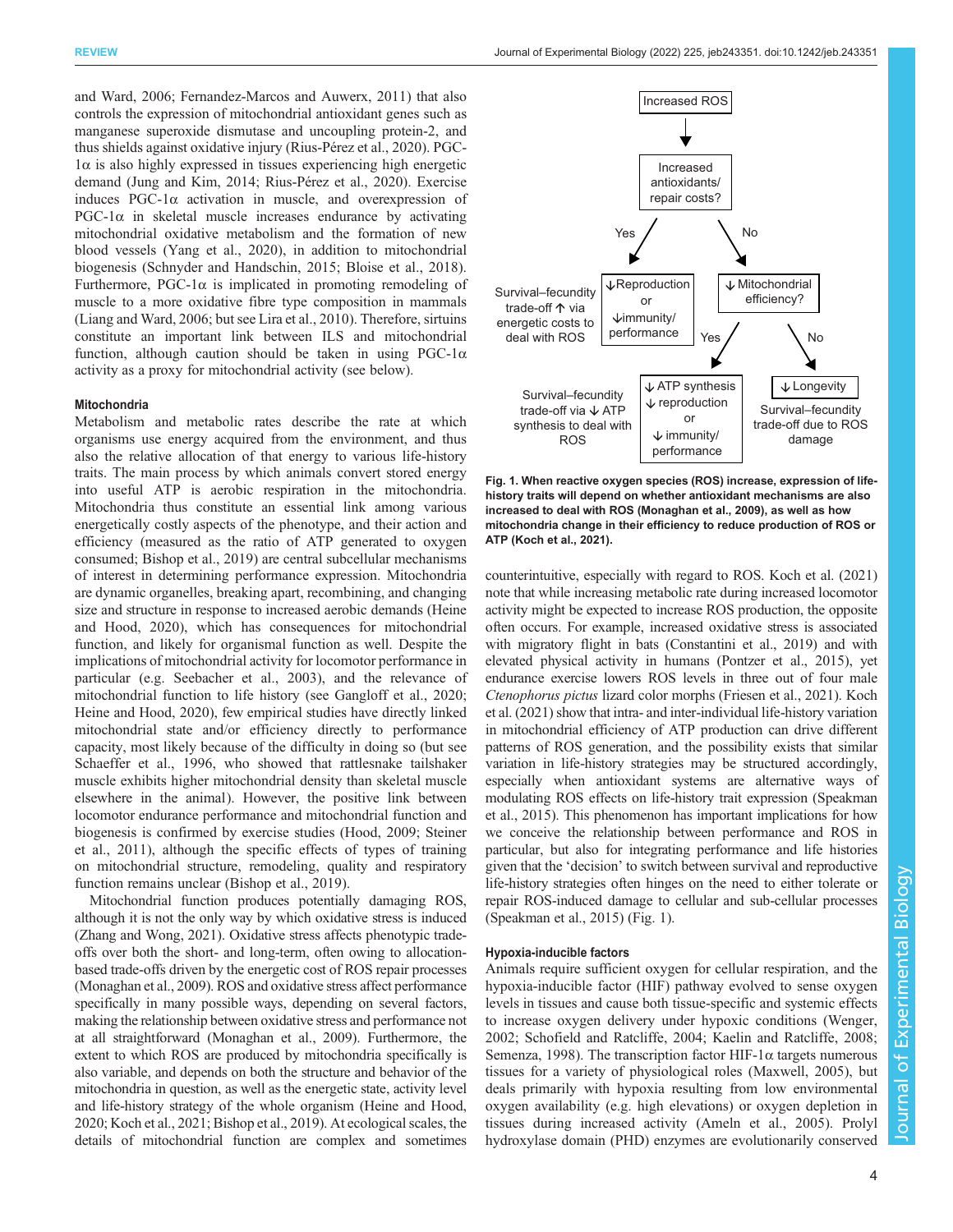enzymes across metazoans that hydroxylate HIF- $\alpha$  subunits for proteasomal degradation in normoxic conditions ([Wong et al.,](#page-11-0) [2013](#page-11-0)). In hypoxic conditions, HIF- $\alpha$  subunits are not degraded and act as transcription factors (dimerized with HIF-β subunits) to alter expression levels of hundreds of genes involved in oxygen delivery and energy metabolism ([Kaelin and Ratcliffe, 2008\)](#page-9-0). These changes include a decrease in oxidative phosphorylation and an increase in glycolysis, as well as angiogenesis and erythropoiesis in vertebrates [\(Kaelin and Ratcliffe, 2008\)](#page-9-0) and tracheal tube formation in insects [\(Marden et al., 2013](#page-10-0)). Human athletes activate this pathway by training at high elevations in hypoxic conditions, resulting in enhanced performance at lower elevations owing to HIF-induced changes that increase oxygen delivery to tissues [\(Hoppeler and](#page-9-0) [Vogt, 2001\)](#page-9-0). Furthermore, human populations at high altitudes show adaptations in HIF alleles that are advantageous in hypoxic conditions [\(Julian and Moore, 2019\)](#page-9-0).

[Marden et al. \(2013\)](#page-10-0) showed that polymorphism in the succinate dehydrogenase (SDH) gene, part of the HIF pathway, is associated with variation in tracheal oxygen delivery, flight metabolic performance and mitochondrial aging in the butterfly Melitaea cinxia (hinting at a relationship between this pathway and aging/ longevity). Increased mitochondrial succinate (among other metabolic intermediates) inhibits PHDs, resulting in activation of the HIF pathway ([Marden et al., 2013, 2021](#page-10-0)). Hence, low SDH activity was associated with higher HIF expression and, consequently, greater cross-sectional area of tracheoles in flight muscle, and better flight performance; however, mitochondrial cristae damage increases owing to the formation of ROS. Furthermore, a dominant allele for SDH in these butterflies resulted in reduced larval growth rate and metabolism (reduced larval fitness), but high adult flight capacity (increased adult fitness), revealing a clear case of antagonistic pleiotropy ([Marden](#page-10-0) [et al., 2021](#page-10-0)). Similar phenomena were observed in Drosophila, with a pronounced detriment to longevity [\(Walker et al., 2006\)](#page-11-0). Consequently, variation in SDH and HIF alleles can have farreaching impacts on endurance performance, growth and longevity in addition to cell- and tissue-level effects to deal with hypoxia [\(Marden et al., 2021\)](#page-10-0). PHDs are also known to impact macrophage production via decreased NFκB signaling, thus affecting woundhealing abilities ([Takeda et al., 2010;](#page-11-0) [Palazon et al., 2014\)](#page-10-0), but the broader life-history implications of this remain unknown.

## Convergent life-history mediators

Arthropods and vertebrates have been on separate evolutionary trajectories for over 500 million years [\(Pisani et al., 2004; Peterson](#page-10-0) [et al., 2008\)](#page-10-0) and thus evolved additional convergent mechanisms to mediate many key phenotypic trade-offs. Indeed, the convergent evolution of life-history mediators that link 'classic' life-history traits to metabolism and performance emphasizes the evolutionary importance of such trade-offs across phylogenetically diverse taxa. Although differences between vertebrate and invertebrate endocrine regulation exist, the two groups use hormones as integrating systems in similar functional ways.

## Energy regulation: adipokinetic hormones, octopamine, catecholamines, glucocorticoids and glucagon

Free-living animals have evolved mechanisms coordinating responses to environmental challenges [\(McEwan and Wingfield,](#page-10-0) [2003\)](#page-10-0) that typically affect energy use and availability to increase function in certain tissues and systems while decreasing function in others. In vertebrates, the classic 'fight or flight' response serves this purpose [\(Sapolsky et al., 2000](#page-10-0)). Here, catecholamines (epinephrine,

norepinephrine) are released from the nervous system and the adrenal glands to break down stored glycogen and triglycerides into usable glucose and fatty acids ([Tank and Wong, 2015](#page-11-0)). Catecholamines also increase cardiac output to increase delivery of oxygen and the newly available energy. The hypothalamus–pituitary–adrenal (HPA) axis enhances these processes by prompting the release of glucocorticoids from the adrenal glands. Like catecholamines, glucocorticoids break down storage molecules and inhibit anabolic reactions such as protein and lipid synthesis. Norepinephrine is also an important regulator of locomotor activity, in conjunction with the action of biogenic amines such as dopamine [\(Fishman et al., 1983\)](#page-9-0) and glucocorticoids of the HPA axis [\(Goossens et al., 2020](#page-9-0)). Glucagon, a hormone secreted by pancreatic alpha cells, also mobilizes energy by promoting glycogenolysis, lipolysis and lipid oxidation [\(Habegger et al.,](#page-9-0) [2010\)](#page-9-0). All of these hormones increase after increased activity [\(Khoo et al., 2010](#page-9-0)), linking performance to energy availability and use. Importantly, these energy-mobilizing hormones also impact other life-history traits; glucocorticoids suppress many components of the immune system and decrease reproductive output [\(Sapolsky](#page-10-0) [et al., 2000;](#page-10-0) [Hau et al., 2010; Demas et al., 2011\)](#page-9-0).

Invertebrates lack norepinephrine but instead have an equivalent catecholamine messenger, octopamine (OA), which affects not only muscle contraction and locomotion [\(Malamud et al., 1988](#page-10-0); [Lorenz and Gäde, 2009\)](#page-10-0), but also aggression [\(Hoyer et al., 2008](#page-9-0); [Bubak et al., 2014](#page-8-0)), experience effects during social interactions [\(Stevenson et al., 2005](#page-11-0)), energy availability ([Roeder, 2020](#page-10-0)) and heart rate ([Goossens et al., 2020\)](#page-9-0). There is also evidence of close association between OA receptors and a region of the insect brain called the mushroom bodies, which are themselves linked to locomotion in flies and orthopterans [\(Martin et al., 1998](#page-10-0)). The direct neural connections between OA receptors, mushroom bodies and the antennal lobes suggest that performance expression can potentially be affected or modified by sensory input or recent experience, in addition to energetic state [\(Condon and Lailvaux,](#page-8-0) [2016;](#page-8-0) A. N. Bubak, J. G. Swallow, F. I. Adeola and S. P. Lailvaux, unpublished results). OA therefore constitutes a potential direct link between metabolism and performance that is also affected by social context, and thus an opportunity for the modulation of performance via behavior that might simultaneously affect other aspects of the integrated phenotype by altering metabolism. Thus far, few studies have directly manipulated OA (or other biogenic amines) to test for performance and life-history effects in insects.

Invertebrates also lack glucagon and glucocorticoids, but these roles are played by adipokinetic hormones (AKHs). Neuropeptides from the insect brain stimulate the nearby neuroendocrine corpora cardiaca to secrete AKHs, which primarily target the fat body [\(Kodrík, 2008](#page-9-0)). Similar to their vertebrate analogues, AKHs mobilize energy from stored lipids and carbohydrates and inhibit synthesis of storage molecules ([Kodrík, 2008](#page-9-0); [Lorenz and Gäde,](#page-10-0) [2009\)](#page-10-0). AKHs also power flight, a very energetically expensive task. Even in flightless insects, supplemental AKH raises lipid levels in hemolymph and increases activity ([Kodrík et al., 2002\)](#page-9-0). Interestingly, stressors other than flight (e.g. exposure to insecticide or constant darkness) can increase AKH levels, but also ROS production, although AKH is also known to enhance antioxidant production ([Kodrík, 2008](#page-9-0)). AKH is involved with other phenotypic trade-offs as well, such as a general decrease in protein synthesis that may result in decreased anti-microbial activity of hemolymph [\(Kodrik and Goldsworthy, 1995\)](#page-9-0), and in the 'oogenesis-flight syndrome' where flight, even minor distances, is restricted to pre-reproductive periods [\(Johnson, 1969;](#page-9-0) [Rankin et al., 1986\)](#page-10-0). Flight muscles are broken down to supplement energy provided by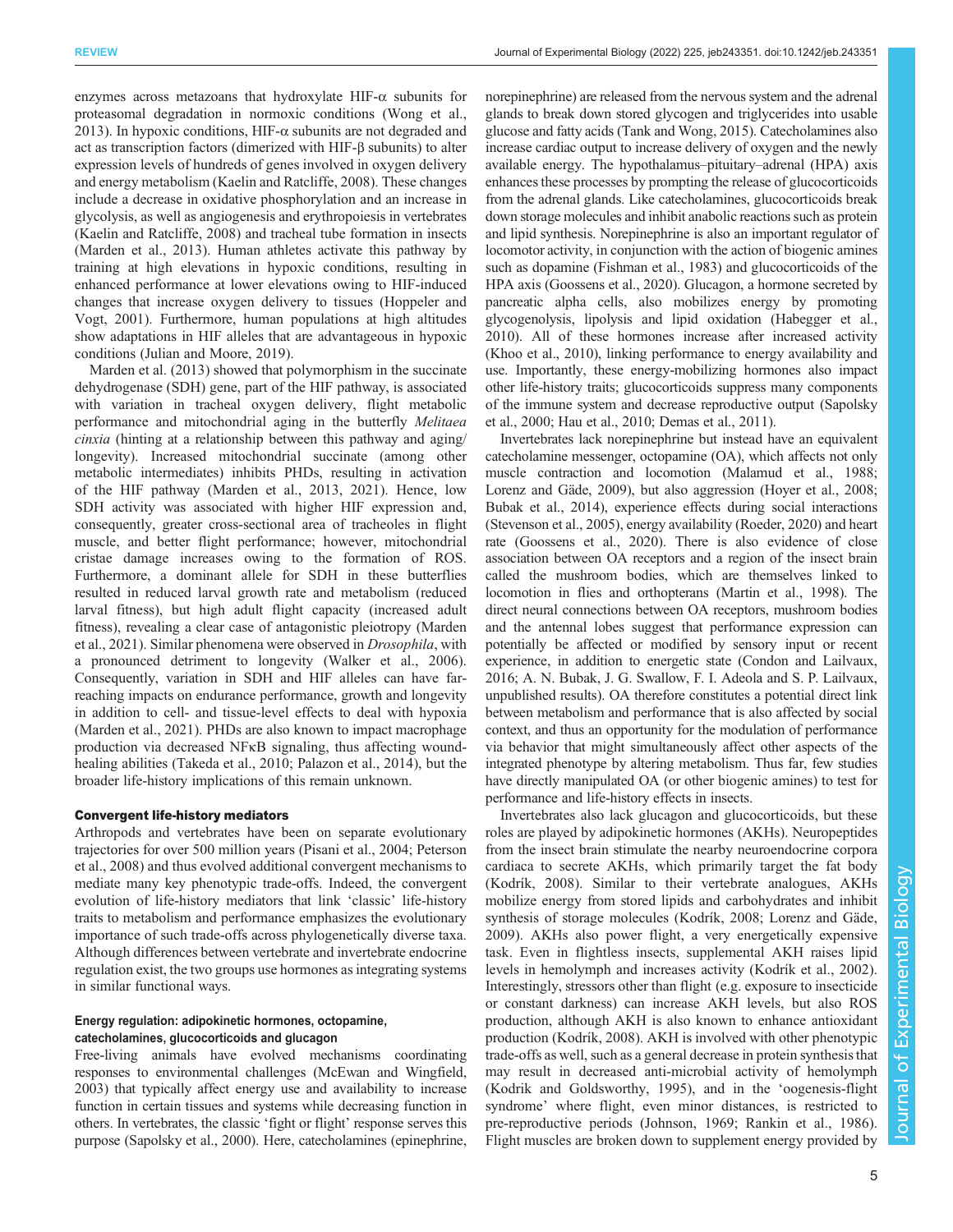the fat body to fuel oogenesis, resulting in decreased flight abilities [\(Zera and Denno, 1997](#page-11-0)). Despite its generality, this classic trade-off in orthopteran insects is complicated. AKHs inhibit fat body synthesis of proteins, lipids and glycogen for egg yolk in locusts and other species ([Glinka et al., 1995](#page-9-0)), and decrease vitellogenin in females, thus reducing ovary mass and oocyte maturation [\(Lorenz,](#page-10-0) [2003](#page-10-0)). Interestingly, chronic high-fat diets increase AKH signaling, and impair lifespan and fecundity ([Liao et al., 2021](#page-10-0)). Nevertheless, [Lorenz and Gäde \(2009\)](#page-10-0) caution against viewing AKH as an 'inhibitor of reproduction' because AKH also plays a permissive role in reproductive events. Taken together, AKHs, released during increased flight, appear to act as 'stress hormones' that mobilize energy, but at a potential cost to immunocompetence and reproduction. Although the metabolic effects of AKH are similar to glucagon, the phenotypic trade-off effects are similar to glucocorticoids. How generalizable the trade-offs regulated by AKH are across invertebrate taxa remains unknown. Additionally, although glucocorticoids are often studied as 'stress hormones' [\(Gormally and Romero, 2020\)](#page-9-0), a major function of their actions is to modify physiological systems to prepare for subsequent stressors (e.g. increased sensitivity to catecholamines; [Sapolsky et al., 2000\)](#page-10-0). It is unknown whether AKHs have similar preparatory effects in invertebrates.

#### Development: juvenile hormones and thyroid hormones

In vertebrates and some marine invertebrates, lipophilic, iodinated thyroid hormones (THs) regulate development, metamorphosis, metabolism, mitochondrial function, immune function and lifehistory transitions ([Flatt et al., 2006\)](#page-9-0). TH secretion is stimulated by thyrotropin (TSH) from the anterior pituitary, which is stimulated by thyrotropin-releasing hormone (TRH) from the hypothalamus in the brain. In endothermic vertebrates, THs increase basal metabolic rate and decrease mitochondrial efficiency (by increasing expression of uncoupling proteins) to generate heat by increasing proton leak in the electron transport chain [\(de Lange et al., 2001\)](#page-8-0). Increased activity in the form of aerobic exercise training elevates systemic TH levels in mammals, but also increases expression of deiodinase enzymes in muscle tissue, which increase local TH levels and actions ([Bloise et al., 2018\)](#page-8-0). One consequence is upregulated expression of PGC-1 $\alpha$  and thus mitochondrial biogenesis ([Bocco](#page-8-0) [et al., 2016\)](#page-8-0). In insects, some of these roles are accomplished by juvenile hormone (JH) [\(Dingle and Winchell, 1997](#page-9-0); [Shpigler et al.,](#page-11-0) [2020](#page-11-0)) and ecdysteroid hormones ([Tibbetts et al., 2020\)](#page-11-0) such as 20 hydroxy-ecdysone. JH and ecdysteroids are critical for insect development and metamorphosis ([Ables and Drummon-Barbosa,](#page-8-0) [2010](#page-8-0)), and have been linked to memory, lifespan, stress resistance [\(Flatt et al., 2006](#page-9-0); [Uryu et al., 2015\)](#page-11-0) and immune function [\(Flatt](#page-9-0) [et al., 2005](#page-9-0); [Contreras-Garduño et al., 2009\)](#page-8-0). Although insects have neither a thyroid gland nor presumably produce endogenous THs, THs have pleiotropic effects when experimentally administered [\(Flatt et al., 2006](#page-9-0)), mimicking many of the actions of JH. Just as THs are important for promoting reproduction in vertebrates, especially females [\(Ables and Drummon-Barbosa, 2010;](#page-8-0) [Silva et al., 2018\)](#page-11-0), JH also increases fecundity [\(Flatt and Kawecki, 2007](#page-9-0); [Roy et al.,](#page-10-0) [2018](#page-10-0)). Intriguingly, long-duration flight increases JH in the migratory grasshopper *Melanoplus sanguinipes*, though apparently not due to increased AKH, suggesting a direct stimulation of JH release by flight ([Min et al., 2004](#page-10-0)). The link between increased activity/flight and reproduction in insects deserves further study, perhaps with the use of tethered flight to force allocation to performance and stimulate trade-offs [\(Gu and](#page-9-0) [Barker, 1995](#page-9-0); [Minter et al., 2018](#page-10-0)).

#### Reproductive investment: juvenile hormone and the HPG axis

Juvenile hormone signaling has also been compared with the hypothalamus–pituitary–gonadal (HPG) axis in vertebrates. In vertebrates, the hypothalamus releases gonadotropin-releasing hormone, which stimulates the anterior pituitary to release luteinizing hormone (and follicle-stimulating hormone), which stimulates the gonads to release testosterone and other sex steroids. Testosterone secretion is typically more pronounced in males, promoting growth, fertility and social behavior of males [\(Ketterson](#page-9-0) [and Nolan, 1992](#page-9-0)), but also suppressing immune function ([Folstad](#page-9-0) [and Karter, 1992;](#page-9-0) [Wingfield et al., 2001](#page-11-0); [Cox and John-Alder,](#page-8-0) [2007\)](#page-8-0) and decreasing other traits that affect fitness (e.g. parental care). Testosterone may also increase oxidative stress and decrease resistance to oxidative damage [\(von Schantz et al., 1999\)](#page-11-0), through either increased metabolic rate and subsequent increased ROS production [\(Finkel and Holbrook, 2000](#page-9-0); but see [Koch et al., 2021\)](#page-9-0) or increased locomotor activity with subsequent high muscle activity that might increase ROS production [\(Finaud et al., 2006\)](#page-9-0). Although testosterone has pro-oxidant effects in mammals, it also enhances antioxidant production via non-genomic actions in mammalian cardiomyocytes ([Cruz-Topeta et al., 2020](#page-8-0)), but these effects are almost certainly tissue-specific and poorly known for other taxa. Nevertheless, testosterone is a textbook example of hormonal pleiotropy, regulating behavior and life-history traits associated with both survival and reproduction ([Ketterson and](#page-9-0) [Nolan, 1992;](#page-9-0) [McGlothlin and Ketterson, 2008](#page-10-0); [Hau, 2007\)](#page-9-0). Increased activity can suppress reproduction indirectly via reduction in fat stores and leptin secretion [\(Husak et al., 2016](#page-9-0); [Wang et al., 2019;](#page-11-0) see also below) or perhaps enhance male reproductive investment by increasing testosterone secretion as in human athletes [\(Vingren et al., 2010\)](#page-11-0). This latter scenario may be restricted to cases where resources are unlimited, such as in humans, where muscle growth can occur despite the increased metabolic requirements of increased activity.

JHs are sesquiterpenoid lipid-like hormones that influence development and metamorphosis, as well as aspects of adult behavior and physiology such as diapause, sexual behavior and circadian rhythms. Neuropeptides from the insect brain regulate release of JH from the endocrine corpora allata posterior to the brain, including stimulatory allatotropins and inhibitory allatostatins [\(Stay](#page-11-0) [and Woodhead, 1993\)](#page-11-0). High levels of JH promote reproduction and competition in many insects, as well as reproduction in females (not always in males; [Dumser, 1980\)](#page-9-0). Although JH does not appear to affect parental care, it does modulate male aggression and, at least partially, the longevity–reproduction trade-off [\(Flatt and Kawecki,](#page-9-0) [2007\)](#page-9-0) by suppressing the immune system and reducing survival [\(Tibbetts et al., 2020](#page-11-0)). Ecdysteroids and JH appear to work in conjunction to regulate insect metamorphosis, reproduction and survival, with ecdysteroids apparently playing a lesser role in the expression of phenotypic trade-offs [\(Tibbetts et al., 2020\)](#page-11-0). Although high activity levels can increase JH [\(Min et al., 2004\)](#page-10-0), this is not consistent across taxa and more studies are needed to determine how common this pattern is and what the phenotypic consequences are.

## Energy storage: unpaired-2 and leptin

Animals must integrate information regarding nutrient status with other energetically costly processes, such as growth, activity, food intake and reproduction. In addition to the mechanisms discussed above, both insects and vertebrates have a mechanism to relay information about stored energy. In vertebrates, white adipose tissue secretes the hormone leptin in amounts proportional to the amount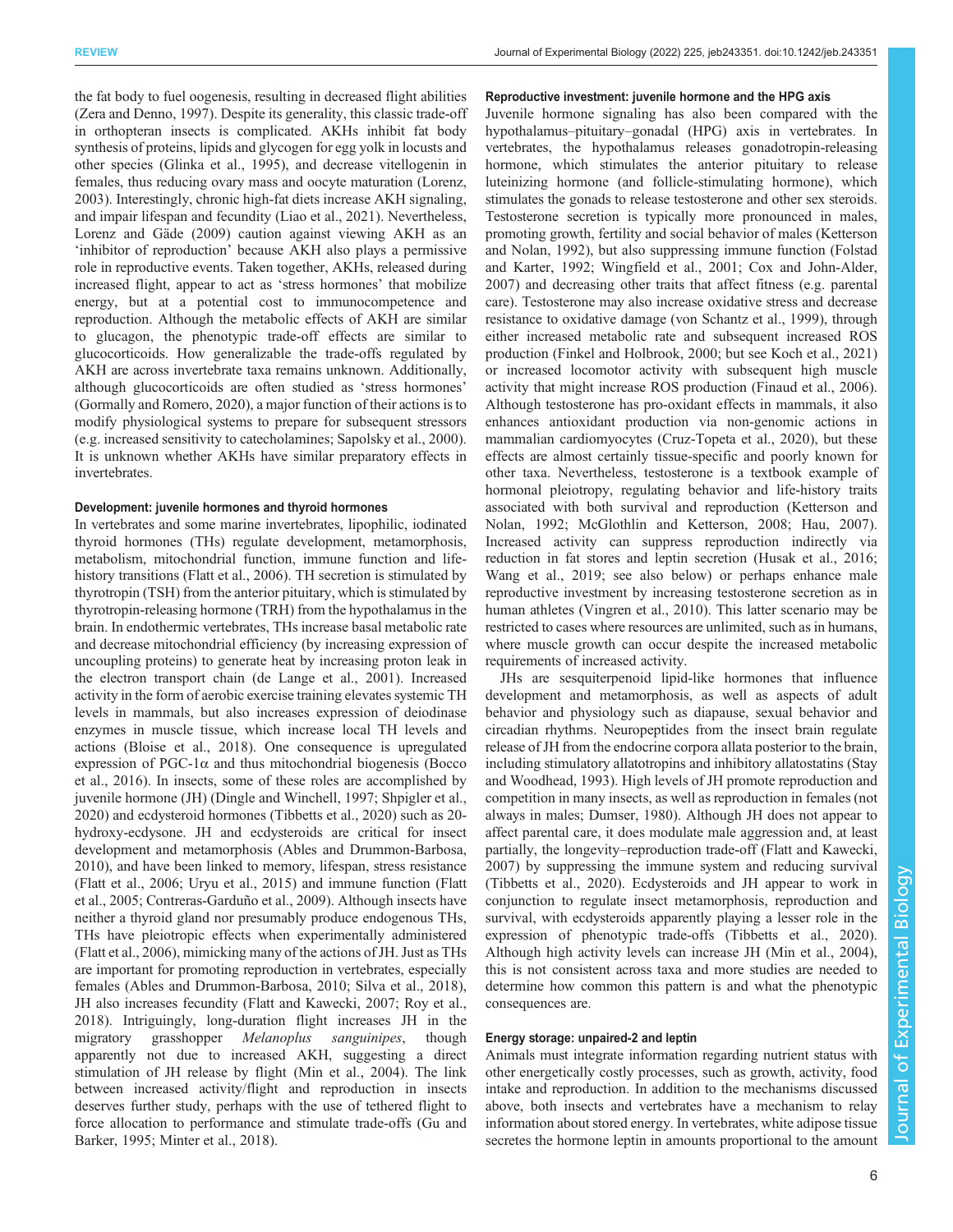| Mediator                                                                  | Summary of known trade-offs/links                                                                       | What is next?                                                                                                             |
|---------------------------------------------------------------------------|---------------------------------------------------------------------------------------------------------|---------------------------------------------------------------------------------------------------------------------------|
| <b>Conserved</b>                                                          |                                                                                                         |                                                                                                                           |
| Muscle structure and myokines                                             | Performance, immunity, energy storage and<br>mitochondrial function                                     | Physiological roles of known myokines<br>Comparative studies of myokine function                                          |
| ILS and mTOR                                                              | Performance, growth, maintenance, reproduction and<br>longevity                                         | Comparative studies of signal molecule functions as related<br>to different kinds of environmental stimuli                |
| Sirtuins, AMPK and dietary restriction                                    | Performance, maintenance and longevity                                                                  | Role of sirtuins in the interaction between performance and<br>longevity                                                  |
| Mitochondria                                                              | Performance, mitochondrial structure and function;<br>numerous other traits through ROS and antioxidant | Comparative studies of mitochondrial responses to activity,<br>especially endotherms versus ectotherms                    |
|                                                                           | production; trade-offs among performance traits                                                         | Roles of ROS and antioxidants in other aspects of life<br>history                                                         |
|                                                                           |                                                                                                         | Role of mitochondrial variation in performance variation                                                                  |
| Hypoxia-inducible factors                                                 | Trade-offs among performance traits, mitochondrial<br>function, growth and longevity                    | Downstream impacts of upregulated/downregulated HIF on<br>other traits in life-history context, especially in vertebrates |
|                                                                           |                                                                                                         | Comparative studies of HIF function                                                                                       |
| <b>Convergent</b>                                                         |                                                                                                         |                                                                                                                           |
| Adipokinetic hormones, octopamine,<br>catecholamines, glucocorticoids and | Energy regulation: performance, energy availability,<br>immunity and reproduction                       | Specific roles of AKHs compared with glucocorticoids (e.g.<br>preparative effects of AKH)                                 |
| glucagon                                                                  |                                                                                                         | Comparative studies of links between octopamine and life<br>history axes                                                  |
| Juvenile hormones and thyroid<br>hormones                                 | Development: performance, development and<br>reproduction                                               | Comparative studies of how activity affects JH and what the<br>consequences are                                           |
|                                                                           |                                                                                                         | Role of developmental JH secretion on current and future<br>performance                                                   |
|                                                                           |                                                                                                         | Role of TH in non-mammalian performance                                                                                   |
| Juvenile hormones and the HPG axis                                        | Reproductive investment: performance and                                                                | Mechanistic links between activity, JH and reproduction                                                                   |
|                                                                           | reproduction                                                                                            | Comparative studies of how increased activity affects<br>testosterone secretion and reproduction                          |
| Unpaired-2 and leptin                                                     | Energy storage: performance, signal of energy<br>availability, immunity                                 | Further characterize phenotypic effects of unpaired<br>expression and receptor distribution                               |

| Table 1. Summary of conserved and convergent mediators of performance-life-history trade-offs |  |  |
|-----------------------------------------------------------------------------------------------|--|--|
|                                                                                               |  |  |

We also suggest some avenues of future research that will help clarify the role of each mediator in a broader context, as well as the extent of conserved and convergent functions. AKH, adipokinetic hormone; HPG axis, hypothalamus–pituitary–gonad axis; JH, juvenile hormones; ROS, reactive oxygen species; TH, thyroid hormones.

of stored fats [\(Londraville et al., 2014\)](#page-10-0). Leptin thus serves as a signal of available stored fat, and leptin receptors are found throughout the body to regulate reproduction via effects on the HPG axis [\(Baldelli et al., 2002](#page-8-0); [Childs et al., 2021\)](#page-8-0), growth via thyroid hormones and IGF-1 ([Li et al., 2011\)](#page-10-0), and the immune system directly [\(Carlton et al., 2012](#page-8-0); [Naylor and Petri, 2016](#page-10-0); [Abella et al.,](#page-8-0) [2017](#page-8-0)). In insects, the cytokine protein unpaired-2 is secreted by fat body cells under high fat diets, stimulating insulin-secreting cells in the brain to increase growth and nutrient storage and use ([Rajan](#page-10-0) [and Perrimon, 2012](#page-10-0)). The activation of the ILS pathway in turn increases JH secretion and promotes investment in reproduction [\(Mirth et al., 2019](#page-10-0)). Unpaired-2 is also secreted by muscle upon stimulation by FOXO, the former of which stimulates AKH secretion for lipid homeostasis [\(Zhao and Karpac, 2017](#page-11-0)). High-fat diets also stimulate Drosophila macrophages to secrete unpaired-3, which disrupts glucose homeostasis and reduces lifespan via activation of the JAK–STAT pathway [\(Woodcock et al., 2015\)](#page-11-0). Unpaired-3 is also essential for male and female gametogenesis [\(Wang et al., 2014\)](#page-11-0), though it is unclear how this link might cause adult phenotypic trade-offs. Despite similarities between unpaired-2 and leptin, there are some differences that require further exploration from a life-history perspective. For example, chronically high activity in vertebrates without increases in food intake decreases stored fat and, in turn, leptin levels in the body [\(Ishigaki et al., 2005](#page-9-0)), causing phenotypic trade-offs with reproduction (indirectly via HPG axis suppression) and immunity [\(Wang et al., 2019](#page-11-0)). It is unclear how unpaired cytokines fit into performance–life-history trade-offs, but it is most likely via the ILS pathway.

## What comes next?

We highlight several mechanisms that hold promise for understanding trade-offs among whole-organism performance traits and other aspects of the integrated phenotype, but we also reveal shortcomings that hamper progress in this area (see Table 1). Primary among them is the lack of a proper comparative perspective on many of the processes of interest. The shared mechanisms that link life-history traits may be conserved across animals, but we only understand the details of many from studies of humans, laboratory rodents, Drosophila and a few other species. Comparative studies are desperately needed for us to understand how the multivariate phenotype, and the mechanisms that govern it, evolves.

A second shortcoming is how performance itself is measured. Although specific types of performance are more easily assayed in certain taxa than others, there is considerable inconsistency across different fields in how whole-organism performance is measured. Performance researchers have historically concentrated on measuring maximum performance using standardized protocols [\(Losos et al., 2002\)](#page-10-0). Although measuring maximum performance is open to criticism for several reasons, the standardization produces performance outcomes that are comparable across a range of disparate taxa. Additionally, researchers whose primary interest is not in understanding variation in performance tend to use general assays of locomotor activity that are arguably more 'behavior' than true performance, or specific performance measures such as climbing that, while possibly ecologically relevant to the organism in question, are not measured in a standardized way. Yet another gambit is to consider the 'performance' of an organism in a more general sense by measuring one or more gross measures of overall physiological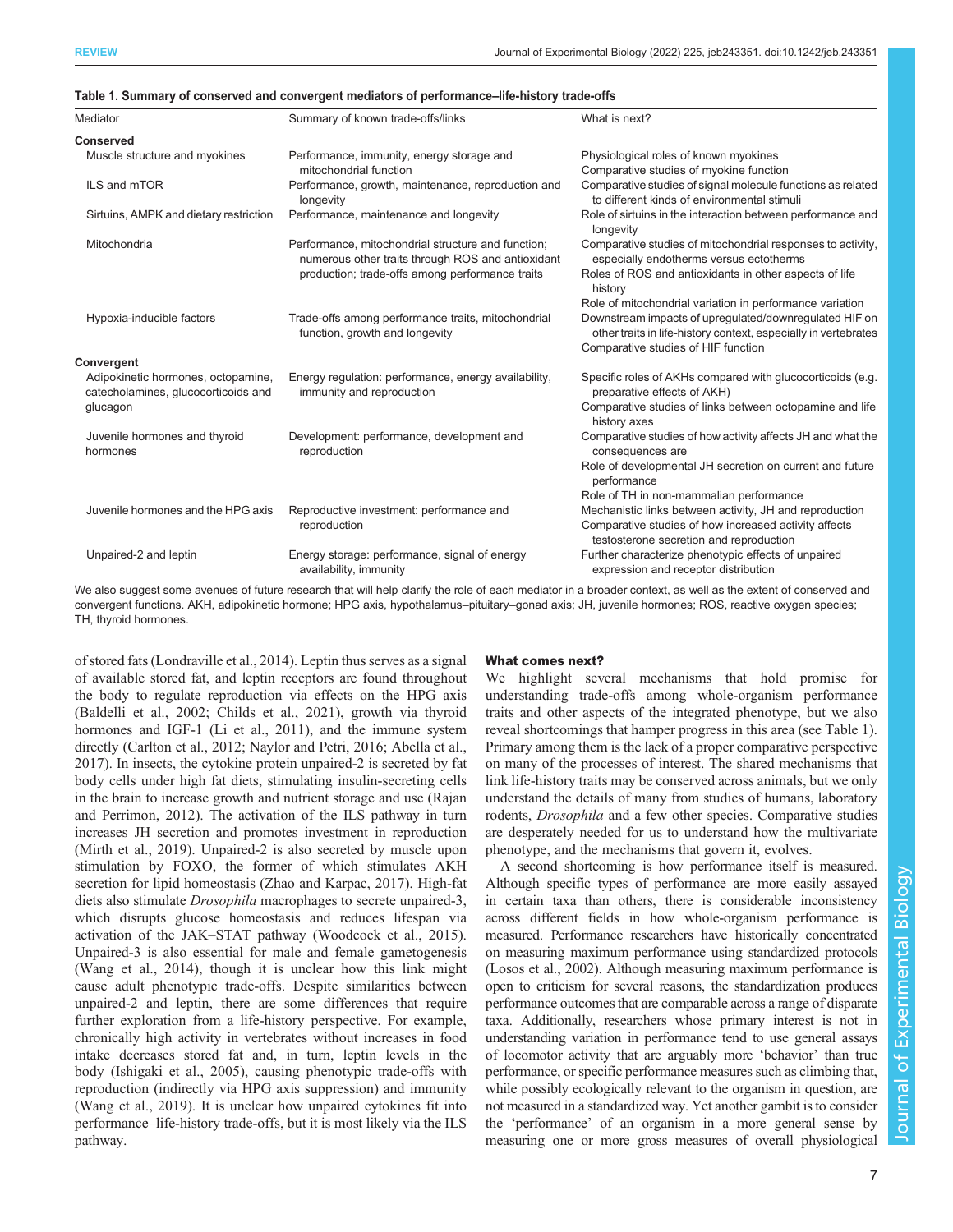<span id="page-7-0"></span>

Fig. 2. Performance–life-history trade-offs are likely ubiquitous and regulated by conserved and convergent mediators. Chronically increased aerobic activity results in more muscle contractions and increased oxygen demand, as well as a necessity to mobilize energy and suppress other phenotypic traits. Some pathways are conserved across metazoans (black text and arrows), whereas others convergently mediate functions (purple arrows) in arthropods (red) and vertebrates (blue). For brevity, we have not included all possible links, only the major ones. Increased aerobic activity will enhance performance, survival, maintenance and longevity, but at a potential cost to somatic growth, reproduction and immunity. Mitochondrial changes will likely have widespread effects in many systems (not shown). Although in this scenario we start with increased activity and investment in performance, one could instead start with higher immune activation or reproductive output and predict other phenotypic effects. ROS will also be generated at many steps, but predicting effects is complicated as explained in [Fig. 1](#page-3-0). The extent to which each of these pathways is activated, as well as the direction and magnitude of resulting trade-offs, is likely species-specific and dependent on their life history and species-specific adaptations. We recognize that many of these links are still theoretical, and future studies are needed for validation. ADK, adipokinetic hormones; ECD, ecdysteroids; FOXO, forkhead box proteins; HIF, hypoxia-inducible factors; ILS, insulin/insulin-like signaling; JH, juvenile hormones; mTOR, mechanistic target of rapamycin; ROS, reactive oxygen species; TH, thyroid hormones. Fly and bird drawings by Margaret Duerwachter; remaining images modified from Servier Medical Art, licensed under a Creative Common Attribution 3.0 Generic License. [http://smart.servier.com/.](http://smart.servier.com/)

function, such as metabolic rate. Such measures, though undeniably relevant to energetic trade-offs, tend to be proximate neither to performance nor to fitness in many taxa [\(Arnold et al., 2021](#page-8-0)). The past four decades of performance research have been conducted under the auspices of an important conceptual framework called the ecomorphological paradigm, which specifically argues that selection acts more strongly on performance than on the morphological and physiological underpinnings of performance. The apparent simplicity of this paradigm masks complexity in the relationships between morphology and performance, and the subsequent relationships between performance and fitness. This complexity has important implications for how researchers should design studies that incorporate performance. Researchers interested in measuring the mechanisms influencing performance variation should measure ecologically relevant performance traits themselves, which are characterized by standardized protocols with confounding variables controlled and a rich comparative literature for context. Collaborations among disciplines will be crucial to address these issues.

The type of performance measured also matters, particularly when considering links between certain performance traits and other life-history traits. For example, in a comparative study of 25 species of phrynosomatid lizards, [Husak and Lailvaux \(2017\)](#page-9-0) found both positive and negative relationships between several life-history traits and endurance, but none between life history and sprint speed. The physiological differences underlying aerobic and anaerobic performance capacities in particular could therefore drive different sets of trade-offs in organisms that rely extensively on one or the other, because the mechanisms and pathways linking them are not the same; yet time and again we find cases where researchers either do not consider the physiological underpinnings of the performance traits they measure, or conduct non-standard performance measurements that incorporate both aerobic and anaerobic aspects, further confusing mechanisms and potential trade-offs. We urge researchers to pay close attention to the extensive literature on performance physiology, and to choose their performance measurements judiciously.

Perhaps the greatest future research opportunities lie in testing for the various mechanisms discussed above within the context of life history as a whole. Whole-organism performance traits occupy a unique position in that performance exerts fitness effects on both survival ([Husak and Lailvaux, 2019\)](#page-9-0) and reproduction ([Husak](#page-9-0) [et al., 2006\)](#page-9-0). It could be that the 'decision' to invest in performance is species-specific, depending on how a given organism uses its performance abilities to accrue fitness; therefore, performance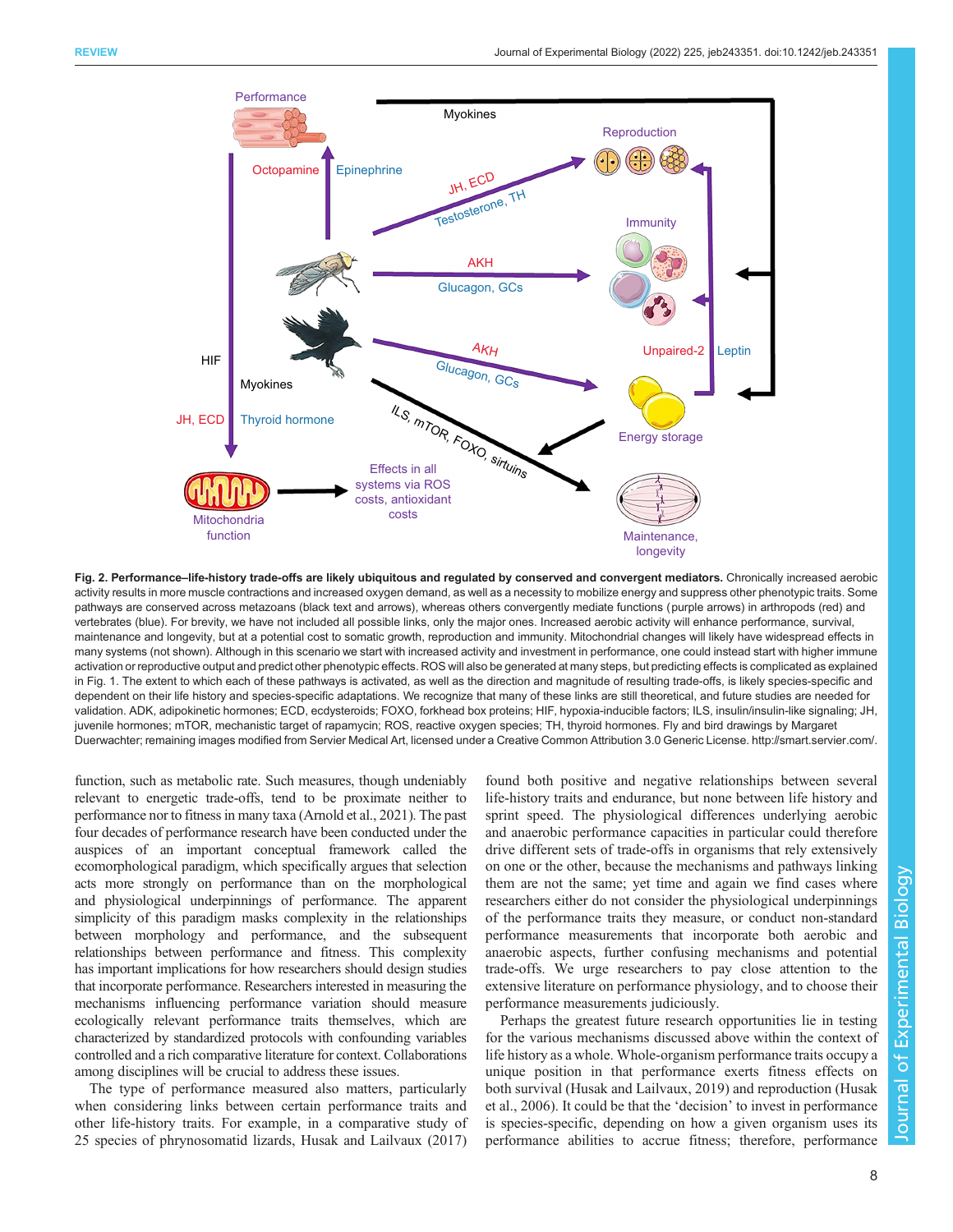<span id="page-8-0"></span>trade-offs could fall on either side of the reproduction/survival divide (simplistic as that may be). [Fig. 2](#page-7-0) shows one possible scenario of increased aerobic performance in a population ([van Dijk](#page-11-0) [and Matson, 2016; Wang and Husak, 2020\)](#page-11-0), and what the resultant trade-offs might be. However, we note that elevated anaerobic performance, such as burst performance associated with escape or pursuit, would be expected to drive different trade-offs because of the differences in the underlying mechanisms. Furthermore, despite the clear convergence in mechanisms between vertebrates and invertebrates, the specific actions of convergent pathways, though generally similar, are not identical. Consequently, although we might predict largely similar sets of trade-offs under similar conditions in each, the details of those trade-offs might differ, perhaps even implicating additional or disparate traits to comparable net fitness effects. The lack of relevant data is an enormous impediment to our understanding of convergence in the details of specific performance–life-history trade-offs, and increased attention to the convergent mechanisms we have highlighted will be valuable for understanding what trade-offs to expect in different contexts.

Finally, flexibility in how performance contributes to fitness might make it difficult to discern general patterns regarding how such traits respond to environmental effects such as dietary restriction relative to other components of the integrated organismal phenotype. This is especially true in laboratory settings, where performance and its advantages are not realistic. For example, animals in cages that are not moving freely will invest less in locomotor performance compared with free-living animals. A testable hypothesis is that performance is more relevant to the survival–longevity life-history axis, as opposed to the reproduction axis, although again this might vary depending on the species in question and the nature of performance (e.g. aerobic or anaerobic) that is most relevant to them. Further work testing for links between performance and key aspects of life history within different contexts and species holds enormous potential for improving our understanding not only of whole-organism performance, but of lifehistory strategies as well. Finally, we have focused on proximate mechanisms that produce trade-offs in response to environmental stimuli, but similar general principles should apply at the evolutionary scale (e.g. [Marden et al., 2013](#page-10-0)). Variation in performance and other life-history traits should be linked to differences in relevant portions of the genome or epigenome.

#### Competing interests

The authors declare no competing or financial interests.

#### Funding

This research received no specific grant from any funding agency in the public, commercial, or not-for-profit sectors.

#### References

- [Abella, V., Scotece, M., Conde, J., Pino, J., Gonzalez-Gay, M. A.,](https://doi.org/10.1038/nrrheum.2016.209) Gómez-Reino, J. J., Mera, A., Lago, F., Gómez, R. and Guallilo, O. (2017). [Leptin in the interplay of inflammation, metabolism and immune system disorders.](https://doi.org/10.1038/nrrheum.2016.209) Nat. Rev. Rheumatol. 13[, 100-109. doi:10.1038/nrrheum.2016.209](https://doi.org/10.1038/nrrheum.2016.209)
- [Ables, E. T. and Drummon-Barbosa, D.](https://doi.org/10.1016/j.stem.2010.10.001) (2010). The steroid hormone ecdysone [functions with intrinsic chromatin remodeling factors to control female germline](https://doi.org/10.1016/j.stem.2010.10.001) stem cells in Drosophila. Cell Stem Cell 7[, 581-592. doi:10.1016/j.stem.2010.10.](https://doi.org/10.1016/j.stem.2010.10.001) [001](https://doi.org/10.1016/j.stem.2010.10.001)
- Adamo, S. A. [\(2017\). The stress response and immune system share, borrow, and](https://doi.org/10.1016/j.yhbeh.2016.10.003) [reconfigure their physiological network elements: evidence from insects.](https://doi.org/10.1016/j.yhbeh.2016.10.003) Horm. Behav. 88[, 25-30. doi:10.1016/j.yhbeh.2016.10.003](https://doi.org/10.1016/j.yhbeh.2016.10.003)
- Altizer, S., Bertel, R. and Han, B. A. [\(2011\). Animal migration and infectious](https://doi.org/10.1126/science.1194694) disease risk. Science 331[, 296-302. doi:10.1126/science.1194694](https://doi.org/10.1126/science.1194694)
- [Ameln, H., Gustafsson, T., Sundberg, C. J., Okamoto, K., Jansson, E.,](https://doi.org/10.1096/fj.04-2304fje) Poellinger, L. and Makino, Y. [\(2005\). Physiological activation of hypoxia](https://doi.org/10.1096/fj.04-2304fje) [inducible factor-1 in human skeletal muscle.](https://doi.org/10.1096/fj.04-2304fje) FASEB J. 19, 1009. doi:10.1096/ [fj.04-2304fje](https://doi.org/10.1096/fj.04-2304fje)
- Arnold, S. J. [\(1983\). Morphology, performance, and fitness.](https://doi.org/10.1093/icb/23.2.347) Am. Zool. 23, 347-361. [doi:10.1093/icb/23.2.347](https://doi.org/10.1093/icb/23.2.347)
- [Arnold, P. A., Delean, S., Cassey, P. and White, C. R.](https://doi.org/10.1007/s00360-021-01358-w) (2021). Meta-analysis [reveals that resting metabolic rate is not consistently related to fitness and](https://doi.org/10.1007/s00360-021-01358-w) [performance in animals.](https://doi.org/10.1007/s00360-021-01358-w) J. Comp. Physiol. B 191, 1097–1110. doi:10.1007/ [s00360-021-01358-w](https://doi.org/10.1007/s00360-021-01358-w)
- [Baldelli, R., Dieguez, C. and Casanueva, F. F.](https://doi.org/10.1080/078538902317338599) (2002). The role of leptin in [reproduction: experimental and clinical aspects.](https://doi.org/10.1080/078538902317338599) Ann. Med. 34, 5-18. doi:10.1080/ [078538902317338599](https://doi.org/10.1080/078538902317338599)
- [Beattie, J., Al-Khafaji, H., Noer, P. R., Alkharobi, H. E., Alhodhodi, A., Meade, J.,](https://doi.org/10.3389/fendo.2018.00510) El-Gendy, R. and Oxvig, C. [\(2018\). Insulin-like growth factor-binding protein](https://doi.org/10.3389/fendo.2018.00510) [action in bone tissue: a key role for pregnancy- associated plasma protein-A.](https://doi.org/10.3389/fendo.2018.00510) Front Endocrinol 9[, 31. doi:10.3389/fendo.2018.00510](https://doi.org/10.3389/fendo.2018.00510)
- Beatty, A. E. and Schwartz, A. M. [\(2020\). Gene expression of the IGF hormones](https://doi.org/10.1152/physiolgenomics.00059.2020) [and IGF binding proteins across time and space in a model reptiles.](https://doi.org/10.1152/physiolgenomics.00059.2020) Physiol. Genomics 52[, 423-434. doi:10.1152/physiolgenomics.00059.2020](https://doi.org/10.1152/physiolgenomics.00059.2020)
- [Bishop, D. J., Botella, J., Genders, A. J., Lee, M. J., Saner, N. J., Kuang, J.,](https://doi.org/10.1152/physiol.00038.2018) Yan, X. and Granata, C. [\(2019\). High-intensity exercise and mitochondrial](https://doi.org/10.1152/physiol.00038.2018) [biogenesis: current controversies and future research directions.](https://doi.org/10.1152/physiol.00038.2018) Physiology 34, [56-70. doi:10.1152/physiol.00038.2018](https://doi.org/10.1152/physiol.00038.2018)
- [Bloise, F. F., Cordeiro, A. and Ortiga-Carvalho, T. M.](https://doi.org/10.1530/JOE-16-0611) (2018). Role of thyroid [hormone in skeletal muscle physiology.](https://doi.org/10.1530/JOE-16-0611) J. Endocrinol. 236, R57-R68. doi:10. [1530/JOE-16-0611](https://doi.org/10.1530/JOE-16-0611)
- [Bocco, B., Louzada, R. A. N., Silvestre, D. H. S., Santos, M. C. S., Anne-Palmer,](https://doi.org/10.1113/JP272440) [E., Rangel, I. F., Abdalla, S., Ferreira, A. C., Ribeiro, M. O., Gereben, B. et al.](https://doi.org/10.1113/JP272440) [\(2016\). Thyroid hormone activation by type2 deiodinase mediates exercise](https://doi.org/10.1113/JP272440)[induced peroxisome proliferator-activated receptor-gamma coactivator-1 alpha](https://doi.org/10.1113/JP272440) [expression in skeletal muscle.](https://doi.org/10.1113/JP272440) J. Physiol. Lond. 594, 5255-5269. doi:10.1113/ [JP272440](https://doi.org/10.1113/JP272440)
- Braendle, C., Heyland, A., Flatt, T. (2011). Integrating mechanistic and evolutionary analysis of life history variation. In Mechanisms of Life History Evolution: The Genetics and Physiology of Life History Traits and Trade-Offs (ed. T. Flatt and A. Heyland), pp. 3-10. Oxford University Press.
- [Bubak, A. N., Grace, J. L., Watt, M. J., Renner, K. J. and Swallow, J. G.](https://doi.org/10.1093/czoolo/60.6.778) (2014). [Neurochemistry as a bridge between morphology and behavior: perspectives on](https://doi.org/10.1093/czoolo/60.6.778) aggression in insects. Curr. Zool. 60[, 778-790. doi:10.1093/czoolo/60.6.778](https://doi.org/10.1093/czoolo/60.6.778)
- [Carlton, E. D., Demas, G. E. and French, S. S.](https://doi.org/10.1016/j.yhbeh.2012.04.010) (2012). Leptin, a neuroendocrine [mediator or immune responses, inflammation, and sickness responses.](https://doi.org/10.1016/j.yhbeh.2012.04.010) Horm. Behav. 62[, 272-279. doi:10.1016/j.yhbeh.2012.04.010](https://doi.org/10.1016/j.yhbeh.2012.04.010)
- [Carter, C. S., Ramsey, M. M., Ingram, R. L., Cashion, A. B., Cefalu, W. T.,](https://doi.org/10.1093/gerona/57.5.B177) Wang, Z. Q. and Sonntag, W. E. [\(2002\). Models of growth hormone and IGF-1](https://doi.org/10.1093/gerona/57.5.B177) [deficiency: applications to studies of aging processes and life-span determination.](https://doi.org/10.1093/gerona/57.5.B177) J. Gerontol. A Biol. Sci. Med. Sci. 57[, B177-B188. doi:10.1093/gerona/57.5.B177](https://doi.org/10.1093/gerona/57.5.B177)
- [Casasa, S. and Moczek, A. P.](https://doi.org/10.1098/rspb.2018.1631) (2018). Insulin signaling's role in mediating tissue[specific nutritional plasticity and robustness in the horn-polyphenic beetle](https://doi.org/10.1098/rspb.2018.1631) Onthophagus taurus. [Proc. R. Soc. B Biol. Sci.](https://doi.org/10.1098/rspb.2018.1631) 285, 20181631. doi:10.1098/ [rspb.2018.1631](https://doi.org/10.1098/rspb.2018.1631)
- [Chapman, J. W., Reynolds, D. R. and Wilson, K.](https://doi.org/10.1111/ele.12407) (2015). Long-range seasonal [migration in insects: mechanisms, evolutionary drivers and ecological](https://doi.org/10.1111/ele.12407) consequences. Ecol. Lett. 18[, 287-302. doi:10.1111/ele.12407](https://doi.org/10.1111/ele.12407)
- [Childs, G. V., Odle, A. K., MacNicol, M. C. and MacNicol, A. M.](https://doi.org/10.1210/endocr/bqaa204) (2021). The [importance of leptin to reproduction.](https://doi.org/10.1210/endocr/bqaa204) Endocrinology 162, bqaa204. doi:10.1210/ endocr/bgaa204
- Clemmons, D. R. [\(2018\). Role of IGF-binding proteins in regulating IGF responses](https://doi.org/10.1530/JME-18-0016) to changes in metabolism. J. Mol. Endocrinol. 61[, T139-T169. doi:10.1530/JME-](https://doi.org/10.1530/JME-18-0016)[18-0016](https://doi.org/10.1530/JME-18-0016)
- Condon, C. and Lailvaux, S. P. [\(2016\). Losing reduces maximum bite performance](https://doi.org/10.1111/1365-2435.12654) in house cricket contests. Funct. Ecol. 30[, 1660-1664. doi:10.1111/1365-2435.](https://doi.org/10.1111/1365-2435.12654) [12654](https://doi.org/10.1111/1365-2435.12654)
- Constantini, D., Lindecke, O., Pëtersons, G. and Voigt, C. C. (2019). Migratory [flight imposes oxidative stress in bats.](https://doi.org/10.1093/cz/zoy039) Curr. Zool. 65, 147-153. doi:10.1093/cz/ [zoy039](https://doi.org/10.1093/cz/zoy039)
- Contreras-Garduño, J., Có[rdoba-Aguilar, A., Lanz-Mendoza, H. and Rivera,](https://doi.org/10.1111/j.1365-2435.2008.01485.x) A. C. [\(2009\). Territorial behaviour and immunity are mediated by juvenile](https://doi.org/10.1111/j.1365-2435.2008.01485.x) [hormone: the physiological basis of honest signalling?](https://doi.org/10.1111/j.1365-2435.2008.01485.x) Funct. Ecol. 23, 157-163. [doi:10.1111/j.1365-2435.2008.01485.x](https://doi.org/10.1111/j.1365-2435.2008.01485.x)
- Cox, R. M. and John-Alder, H. B. [\(2007\). Increased mite parasitism as a cost of](https://doi.org/10.1111/j.1365-2435.2007.01251.x) [testosterone in male striped plateau lizards](https://doi.org/10.1111/j.1365-2435.2007.01251.x) Sceloporus virgatus. Funct. Ecol. 21, [327-334. doi:10.1111/j.1365-2435.2007.01251.x](https://doi.org/10.1111/j.1365-2435.2007.01251.x)
- [Cruz-Topeta, D., Dominici, P. and Stokes, K. Y.](https://doi.org/10.1016/j.redox.2020.101490) (2020). Uncovering sex=specific [mechanisms of action of testosterone and redox balance.](https://doi.org/10.1016/j.redox.2020.101490) Redox Biol. 31, 101490. [doi:10.1016/j.redox.2020.101490](https://doi.org/10.1016/j.redox.2020.101490)
- Dantzer, B. and Swanson, E. M. [\(2012\). Mediation of vertebrate life histories via](https://doi.org/10.1111/j.1469-185X.2011.00204.x) insulin-like growth factor-1. [Biol. Rev. Camb. Philos. Soc.](https://doi.org/10.1111/j.1469-185X.2011.00204.x) 87, 414-429. doi:10. [1111/j.1469-185X.2011.00204.x](https://doi.org/10.1111/j.1469-185X.2011.00204.x)
- [de Lange, P., Lanni, A., Beneduce, L., Moreno, M., Lombardi, A., Silvestri, E.](https://doi.org/10.1210/endo.142.8.8303) and Goglia, F. [\(2001\). Uncoupling protein-3 is a molecular determinant for the](https://doi.org/10.1210/endo.142.8.8303) [regulation of resting metabolic rate by thyroid hormone.](https://doi.org/10.1210/endo.142.8.8303) Endocrinology 142, [3414-3420. doi:10.1210/endo.142.8.8303](https://doi.org/10.1210/endo.142.8.8303)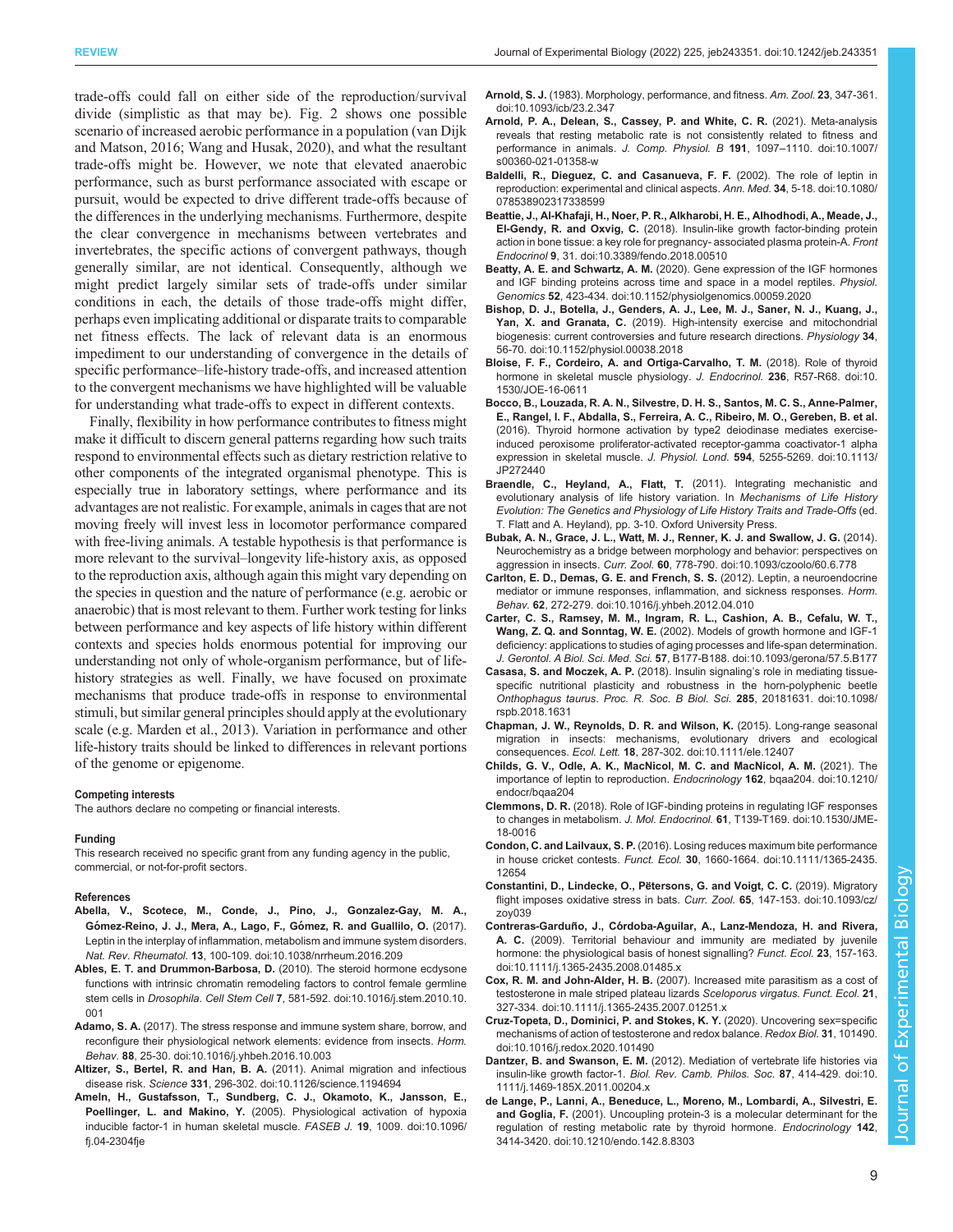<span id="page-9-0"></span>Dell, G., Ward, A., Shokrai, A., Madej, A. and Engstrom, W. (1999). Regulation of the IGF system by glucocortidoids. Zool. Sci. 16, 377-385.

- [Demas, G. E., Adamo, S. A. and French, S. S.](https://doi.org/10.1111/j.1365-2435.2010.01738.x) (2011). Neuroendocrine-immune [crosstalk in vertebrates and invertebrates: implications for host defence.](https://doi.org/10.1111/j.1365-2435.2010.01738.x) Funct. Ecol. 25[, 29-39. doi:10.1111/j.1365-2435.2010.01738.x](https://doi.org/10.1111/j.1365-2435.2010.01738.x)
- [Demontis, F., Piccirillo, R., Goldberg, A. L. and Perrimon, N.](https://doi.org/10.1111/acel.12126) (2013). The [influence of skeletal muscle on systemic aging and lifespan.](https://doi.org/10.1111/acel.12126) Aging Cell 12, [943-949. doi:10.1111/acel.12126](https://doi.org/10.1111/acel.12126)
- Dingle, H. and Winchell, R. [\(1997\). Juvenile hormone as a mediator of plasticity in](https://doi.org/10.1002/(SICI)1520-6327(1997)35:4%3C359::AID-ARCH2%3E3.0.CO;2-N) insect life histories. [Arch. Insect Biochem. Physiol.](https://doi.org/10.1002/(SICI)1520-6327(1997)35:4%3C359::AID-ARCH2%3E3.0.CO;2-N) 35, 359-373. doi:10.1002/ [\(SICI\)1520-6327\(1997\)35:4<359::AID-ARCH2>3.0.CO;2-N](https://doi.org/10.1002/(SICI)1520-6327(1997)35:4%3C359::AID-ARCH2%3E3.0.CO;2-N)
- Dumser, J. B. [\(1980\). The regulation of spermatogenesis in insects.](https://doi.org/10.1146/annurev.en.25.010180.002013) Annu. Rev. Entomol. 25[, 314-369. doi:10.1146/annurev.en.25.010180.002013](https://doi.org/10.1146/annurev.en.25.010180.002013)
- [Emlen, D. J., Warren, I. A., Johns, A., Dworkin, I. and Lavine, L. C.](https://doi.org/10.1126/science.1224286) (2012). A [mechanism of extreme growth and reliable signaling in sexually selected](https://doi.org/10.1126/science.1224286) ornaments and weapons. Science 337[, 860-864. doi:10.1126/science.1224286](https://doi.org/10.1126/science.1224286)
- [Fernandez-Marcos, P. J. and Auwerx, J.](https://doi.org/10.3945/ajcn.110.001917) (2011). Regulation of PGC-1α, a nodal [regulator of mitochondrial biogenesis.](https://doi.org/10.3945/ajcn.110.001917) Am. J. Clin. Nutr. 93, 884S-890S. doi:10. [3945/ajcn.110.001917](https://doi.org/10.3945/ajcn.110.001917)
- Finaud, J., Lac, G. and Filaire, E. [\(2006\). Oxidative stress relationship with](https://doi.org/10.2165/00007256-200636040-00004) exercise and training. Sports Med. 36[, 327-358. doi:10.2165/00007256-](https://doi.org/10.2165/00007256-200636040-00004) [200636040-00004](https://doi.org/10.2165/00007256-200636040-00004)
- Finch, C. E. and Rose, M. R. [\(1995\). Hormones and the physiological architecture](https://doi.org/10.1086/418864) of life history evolution. Q. Rev. Biol. 70[, 1-52. doi:10.1086/418864](https://doi.org/10.1086/418864)
- Finkel, T. and Holbrook, N. J. [\(2000\). Oxidants, oxidative stress and the biology of](https://doi.org/10.1038/35041687) aging. Nature 408[, 239-247. doi:10.1038/35041687](https://doi.org/10.1038/35041687)
- [Fishman, R. H. B., Feigenbaum, J. J., Yanai, J. and Klawans, H. L.](https://doi.org/10.1016/0301-0082(83)90010-2) (1983). The [relative importance of dopamine and norepinephrine in mediating locomotor](https://doi.org/10.1016/0301-0082(83)90010-2) activity. Prog. Neurobiol. 20[, 55-88. doi:10.1016/0301-0082\(83\)90010-2](https://doi.org/10.1016/0301-0082(83)90010-2)
- Flatt, T. and Kawecki, T. J. [\(2007\). Juvenile hormone as a regulator of the trade-off](https://doi.org/10.1111/j.1558-5646.2007.00151.x) [between reproduction and life span in](https://doi.org/10.1111/j.1558-5646.2007.00151.x) Drosophila melanogaster. Evolution 61, [1980-1991. doi:10.1111/j.1558-5646.2007.00151.x](https://doi.org/10.1111/j.1558-5646.2007.00151.x)
- [Flatt, T., Moroz, L. L., Tatar, M. and Heyland, A.](https://doi.org/10.1093/icb/icl034) (2006). Comparing thyroid and insect hormone signalling. Integr. Comp. Biol. 46[, 777-794. doi:10.1093/icb/icl034](https://doi.org/10.1093/icb/icl034)
- Flatt, T., Tu, M. P. and Tatar, M. [\(2005\). Hormonal pleiotropy and the juvenile](https://doi.org/10.1002/bies.20290) hormone regulation of Drosophila [development and life history.](https://doi.org/10.1002/bies.20290) BioEssays 27, [999-1010. doi:10.1002/bies.20290](https://doi.org/10.1002/bies.20290)
- Folstad, I. and Karter, A. J. [\(1992\). Parasites, bright males, and the](https://doi.org/10.1086/285346) [immunocompetence handicap.](https://doi.org/10.1086/285346) Am. Nat. 139, 603-622. doi:10.1086/285346
- [Friesen, C. R., Wilson, M., Rollings, N., Sudkya, J., Giraudeau, M., Whittington,](https://doi.org/10.1242/jeb.242164) C. M. and Olsson, M. [\(2021\). Exercise training has morph-specific effects on](https://doi.org/10.1242/jeb.242164) [telomere, body condition and growth dynamics in a color-polymorphic lizard.](https://doi.org/10.1242/jeb.242164) J. Exp. Biol. 224[, jeb242164. doi:10.1242/jeb.242164](https://doi.org/10.1242/jeb.242164)
- [Gangloff, E. J., Schwartz, T. S., Klabacka, R., Huebschman, N., Liu, A. and](https://doi.org/10.1016/j.exger.2020.110967) Bronikowski, A. M. [\(2020\). Mitochondria as central characters in a complex](https://doi.org/10.1016/j.exger.2020.110967) [narrative: linking genomics, energetics, and pace-of-life in natural populations of](https://doi.org/10.1016/j.exger.2020.110967) garter snakes. Exp. Gerontol. 137[, 110967. doi:10.1016/j.exger.2020.110967](https://doi.org/10.1016/j.exger.2020.110967)
- Gatten, R. E. and Clark, R. M. [\(1989\). Locomotor performance of hydrated and](https://doi.org/10.2307/1445442) [dehydrated frogs - recovery following exhaustive exercise.](https://doi.org/10.2307/1445442) Copeia 1989, 451-455. [doi:10.2307/1445442](https://doi.org/10.2307/1445442)
- [Ghalambor, C. K., Walker, J. A. and Reznick, D. N.](https://doi.org/10.1093/icb/43.3.431) (2003). Multi-trait selection, [adaptation, and constraints on the evolution of burst swimming performance.](https://doi.org/10.1093/icb/43.3.431) Integr. Comp. Biol. 43[, 431-438. doi:10.1093/icb/43.3.431](https://doi.org/10.1093/icb/43.3.431)
- Glinka, A. V., Kleiman, A. M. and Wyatt, G. R. (1995). Roles of juvenile hormone, a brain factor and adipokinetic hormone in regulation of vitellogenin biosynthesis in Locusta migratoria. Biochem. Mol. Biol. Int. 35, 323-328.
- [Goossens, S., Wybouw, N., Van Leeuwen, T. and Bonte, D.](https://doi.org/10.1186/s40462-020-0192-2) (2020). The physiology of movement. Mov. Ecol. 8[, 5. doi:10.1186/s40462-020-0192-2](https://doi.org/10.1186/s40462-020-0192-2)
- Gormally, B. M. G. and Romero, L. M. [\(2020\). What are you actually measuring? A](https://doi.org/10.1111/1365-2435.13648) [review of techniques that integrate the stress response on distinct time-scales.](https://doi.org/10.1111/1365-2435.13648) Funct. Ecol. 34[, 2030-2044. doi:10.1111/1365-2435.13648](https://doi.org/10.1111/1365-2435.13648)
- Gu, H. and Barker, J. S. F. [\(1995\). Genetic and phenotypic variation for flight ability](https://doi.org/10.1111/j.1570-7458.1995.tb01943.x) [in the cactophilic](https://doi.org/10.1111/j.1570-7458.1995.tb01943.x) Drosophila species, D. aldrichi and D. buzzatii. Entomol. Exp. Appl. 76[, 25-35. doi:10.1111/j.1570-7458.1995.tb01943.x](https://doi.org/10.1111/j.1570-7458.1995.tb01943.x)
- Habegger, K., Heppner, K., Geary, N., Bertness, T. J., DiMarchi, R. and Tschöp, M. R. [\(2010\). The metabolic actions of glucagon revisited.](https://doi.org/10.1038/nrendo.2010.187) Nat. Rev. Endocrinol. 6, [689-697. doi:10.1038/nrendo.2010.187](https://doi.org/10.1038/nrendo.2010.187)
- Hau, M. [\(2007\). Regulation of male traits by testosterone: implications for the](https://doi.org/10.1002/bies.20524) [evolution of vertebrate life histories.](https://doi.org/10.1002/bies.20524) BioEssays 29, 133-144. doi:10.1002/bies. [20524](https://doi.org/10.1002/bies.20524)
- [Hau, M., Ricklefs, R. E., Wikelski, M., Lee, K. A. and Brawn, J. D.](https://doi.org/10.1098/rspb.2010.0673) (2010). [Corticosterone, testosterone and life-history strategies of birds.](https://doi.org/10.1098/rspb.2010.0673) Proc. R. Soc. B Biol. Sci. 277[, 3203-3212. doi:10.1098/rspb.2010.0673](https://doi.org/10.1098/rspb.2010.0673)
- Heine, K. B. and Hood, W. R. [\(2020\). Mitochondrial behaviour, morphology, and](https://doi.org/10.1111/brv.12584) animal performance. [Biol. Rev. Camb. Philos. Soc.](https://doi.org/10.1111/brv.12584) 95, 730-737. doi:10.1111/brv. [12584](https://doi.org/10.1111/brv.12584)
- Hood, D. A. [\(2009\). Mechanisms of exercise-induced mitochondrial biogenesis in](https://doi.org/10.1139/H09-045) skeletal muscle. Appl. Physiol. Nutr. Metab. 34[, 465-472. doi:10.1139/H09-045](https://doi.org/10.1139/H09-045)
- Hoppeler, H. and Vogt, M. (2001). Hypoxia training for sea-level performance Training high - living low. In Hypoxia: From Genes to the Bedside: Advances in

Experimental Medicine and Biology, Vol. 502 (ed. R. C. Roach, P. D. Wagner and P. H. Hackett), pp. 61-73. New York: Kluwer Academic/Plenum Publ.

- [Hoyer, S. C., Eckart, A., Herrel, A., Zars, T., Fischer, S., Hardie, S. L. and](https://doi.org/10.1016/j.cub.2007.12.052) Heisenberg, M. [\(2008\). Octopamine in male aggression of](https://doi.org/10.1016/j.cub.2007.12.052) Drosophila. Curr. Biol. 18[, 159-167. doi:10.1016/j.cub.2007.12.052](https://doi.org/10.1016/j.cub.2007.12.052)
- [Hudson, S. B., Virgin, E. E., Brodie, E. D. and French, S. S.](https://doi.org/10.1007/s00360-021-01347-z) (2021). Recovery from [discrete wound severities in side-blotched lizards \(](https://doi.org/10.1007/s00360-021-01347-z)Uta stansburiana): implications [for energy budget, locomotor performance, and oxidative stress.](https://doi.org/10.1007/s00360-021-01347-z) J. Comp. Physiol. B 191[, 531-543. doi:10.1007/s00360-021-01347-z](https://doi.org/10.1007/s00360-021-01347-z)
- Husak, J. F. and Fox, S. F. (2008). Sexual selection on locomotor performance. Evol. Ecol. Res. 10, 213-228.
- [Husak, J. F., Ferguson, H. A. and Lovern, M. B.](https://doi.org/10.1111/1365-2435.12653) (2016). Trade-offs among [locomotor performance, reproduction and immunity in lizards.](https://doi.org/10.1111/1365-2435.12653) Funct. Ecol. 30, [1665-1674. doi:10.1111/1365-2435.12653](https://doi.org/10.1111/1365-2435.12653)
- Husak, J. F. and Lailvaux, S. P. [\(2014\). An evolutionary perspective on conflict and](https://doi.org/10.1093/czoolo/60.6.755) [compensation in physiological and functional traits.](https://doi.org/10.1093/czoolo/60.6.755) Curr. Zool. 60, 755-767. [doi:10.1093/czoolo/60.6.755](https://doi.org/10.1093/czoolo/60.6.755)
- Husak, J. F. and Lailvaux, S. P. [\(2017\). How do we measure the cost of whole](https://doi.org/10.1093/icb/icx048)[organism performance traits?](https://doi.org/10.1093/icb/icx048) Integr. Comp. Biol. 57, 333-343. doi:10.1093/icb/ [icx048](https://doi.org/10.1093/icb/icx048)
- Husak, J. F. and Lailvaux, S. P. [\(2019\). Experimentally enhanced performance](https://doi.org/10.1098/rsbl.2019.0160) decreases survival in nature. Biol. Lett. 15[, 20190160. doi:10.1098/rsbl.2019.](https://doi.org/10.1098/rsbl.2019.0160) [0160](https://doi.org/10.1098/rsbl.2019.0160)
- [Husak, J. F., Fox, S. F., Lovern, M. B. and Van Den Bussche, R. A.](https://doi.org/10.1111/j.0014-3820.2006.tb01849.x) (2006). Faster [lizards sire more offspring: Sexual selection on whole-animal performance.](https://doi.org/10.1111/j.0014-3820.2006.tb01849.x) Evolution 60[, 2122-2130. doi:10.1111/j.0014-3820.2006.tb01849.x](https://doi.org/10.1111/j.0014-3820.2006.tb01849.x)
- [Husak, J. F., Rohlf, C. M. and Lailvaux, S. P.](https://doi.org/10.1007/s00360-021-01370-0) (2021). Immune activation affects [whole-organism performance in male but not female green anole lizards](https://doi.org/10.1007/s00360-021-01370-0) (Anolis carolinensis). J. Comp. Physiol. B 191[, 895-905. doi:10.1007/s00360-](https://doi.org/10.1007/s00360-021-01370-0) [021-01370-0](https://doi.org/10.1007/s00360-021-01370-0)
- Husak, J. F. and Swallow, J. G. [\(2011\). Compensatory traits and the evolution of](https://doi.org/10.1163/000579510X541265) male ornaments. Behaviour 148[, 1-29. doi:10.1163/000579510X541265](https://doi.org/10.1163/000579510X541265)
- [Ishigaki, T., Koyama, K., Tsujita, J., Tanaka, N., Hori, S. and Oku, Y.](https://doi.org/10.2114/jpa.24.573) (2005). [Plasma leptin levels of elite endurance runners after heavy endurance training.](https://doi.org/10.2114/jpa.24.573) [J. Physiol. Anthropol. Appl. Hum. Sci.](https://doi.org/10.2114/jpa.24.573) 24, 573-578. doi:10.2114/jpa.24.573
- Johnson, C. G. (1969). Migration and Dispersal of Insects by Flight. London: Methuen.
- Julian, C. G. and Moore, L. G. [\(2019\). Human genetic adaptation to high-altitude:](https://doi.org/10.3390/genes10020150) evidence from the Andes. Genes 10[, 150. doi:10.3390/genes10020150](https://doi.org/10.3390/genes10020150)
- Jung, S. and Kim, K. [\(2014\). Exercise-induced PGC-1](https://doi.org/10.1016/j.imr.2014.09.004) $\alpha$  transciptional factors in skeletal muscle. Integr. Med. Res. 3[, 155-160. doi:10.1016/j.imr.2014.09.004](https://doi.org/10.1016/j.imr.2014.09.004)
- Kaelin, W. G. and Ratcliffe, P. J. [\(2008\). Oxugen sensing by metazoans: the central](https://doi.org/10.1016/j.molcel.2008.04.009) [role of the HIF hydroxylase pathway.](https://doi.org/10.1016/j.molcel.2008.04.009) Mol. Cell 30, 393-402. doi:10.1016/j.molcel. [2008.04.009](https://doi.org/10.1016/j.molcel.2008.04.009)
- Ketterson, E. D. and Nolan, V. [\(1992\). Hormones and life histories an integrative](https://doi.org/10.1086/285396) approach. Am. Nat. 140[, S33-S62. doi:10.1086/285396](https://doi.org/10.1086/285396)
- [Khoo, E. Y. H., Wallis, J., Tsintzas, K., Macdonald, I. A. and Mansell, P.](https://doi.org/10.1007/s00125-009-1579-1) (2010). [Effects of exenatide on circulating glucose, insulin, glucagon, cortisol and](https://doi.org/10.1007/s00125-009-1579-1) [catecholamines in healthy volunteers during exercise.](https://doi.org/10.1007/s00125-009-1579-1) Diabetologia 53, 139-143. [doi:10.1007/s00125-009-1579-1](https://doi.org/10.1007/s00125-009-1579-1)
- [Koch, R. E., Buchanon, K. L., Casagrande, S., Crino, O., Dowling, D. K.,](https://doi.org/10.1016/j.tree.2020.12.006) [Hill, G. E., Hood, W. R., McKenzie, E., Mariette, M. M., Noble, D. W. A. et al.](https://doi.org/10.1016/j.tree.2020.12.006) [\(2021\). Integrating mitochondrial aerobic metabolism into ecology and evolution.](https://doi.org/10.1016/j.tree.2020.12.006) Trends Ecol. Evol. 36[, 321-332. doi:10.1016/j.tree.2020.12.006](https://doi.org/10.1016/j.tree.2020.12.006)
- Kodrík, D. [\(2008\). Adipokinetic hormone functions that are not associated with](https://doi.org/10.1111/j.1365-3032.2008.00625.x) insect flight. Physiol. Entomol. 33[, 171-180. doi:10.1111/j.1365-3032.2008.](https://doi.org/10.1111/j.1365-3032.2008.00625.x) [00625.x](https://doi.org/10.1111/j.1365-3032.2008.00625.x)
- Kodrik, D. and Goldsworthy, G. J. [\(1995\). Inhibition of RNA synthesis by](https://doi.org/10.1016/0022-1910(94)00096-Y) [adipokinetic hormones and brain factor\(s\) in adult fat body of](https://doi.org/10.1016/0022-1910(94)00096-Y) Locusta migratoria. J. Insect Physiol. 4[, 127-133. doi:10.1016/0022-1910\(94\)00096-Y](https://doi.org/10.1016/0022-1910(94)00096-Y)
- Kodrík, D., Socha, R. and Zemek, R. [\(2002\). Topical application of Pya-AKH](https://doi.org/10.1046/j.1365-3032.2002.00261.x) [stimulates lipid mobilization and locomotion in the flightless bug,](https://doi.org/10.1046/j.1365-3032.2002.00261.x) Pyrrhocoris apterus (L.) (Heteroptera). Physiol. Entomol. 27[, 15-20. doi:10.1046/j.1365-3032.](https://doi.org/10.1046/j.1365-3032.2002.00261.x) [2002.00261.x](https://doi.org/10.1046/j.1365-3032.2002.00261.x)
- [Lailvaux, S. P., Breuker, C. J. and Van Damme, R.](https://doi.org/10.1086/689995) (2017). Water stress affects [development time but not takeoff performance in the butterfly](https://doi.org/10.1086/689995) Pararge aegeria. Physiol. Biochem. Zool. 90[, 54-62. doi:10.1086/689995](https://doi.org/10.1086/689995)
- Lailvaux, S. P. and Husak, J. F. [\(2014\). The life-history of whole-organism](https://doi.org/10.1086/678567) performance. Q. Rev. Biol. 89[, 285-318. doi:10.1086/678567](https://doi.org/10.1086/678567)
- Lailvaux, S. P. and Husak, J. F. [\(2017\). Predicting life-history trade-offs with whole](https://doi.org/10.1093/icb/icx073)organism performance. Integr. Comp. Biol. 57[, 325-332. doi:10.1093/icb/icx073](https://doi.org/10.1093/icb/icx073)
- Lailvaux, S. P. and Irschick, D. J. [\(2006\). A functional perspective on sexual](https://doi.org/10.1016/j.anbehav.2006.02.003) [selection: insights and future prospects.](https://doi.org/10.1016/j.anbehav.2006.02.003) Anim. Behav. 72, 263-273. doi:10.1016/ [j.anbehav.2006.02.003](https://doi.org/10.1016/j.anbehav.2006.02.003)
- [Lang, C. H., Vary, T. C. and Frost, R. A.](https://doi.org/10.1210/en.2002-0192) (2003). Acute in vivo elevation of insulin[like growth factor \(IGF\) binding protein-1 decreases plasma free IGF-I and muscle](https://doi.org/10.1210/en.2002-0192) protein synthesis. Endocrinology 144[, 3922-3933. doi:10.1210/en.2002-0192](https://doi.org/10.1210/en.2002-0192)
- [Leal, L. G., Lopes, M. A. and Batista, M. L.](https://doi.org/10.3389/fphys.2018.01307) (2018). Physical exercise-induced [myokines and muscle-adipose crosstalk: a review of current knowledge and the](https://doi.org/10.3389/fphys.2018.01307)

<u>Nbol</u> Biol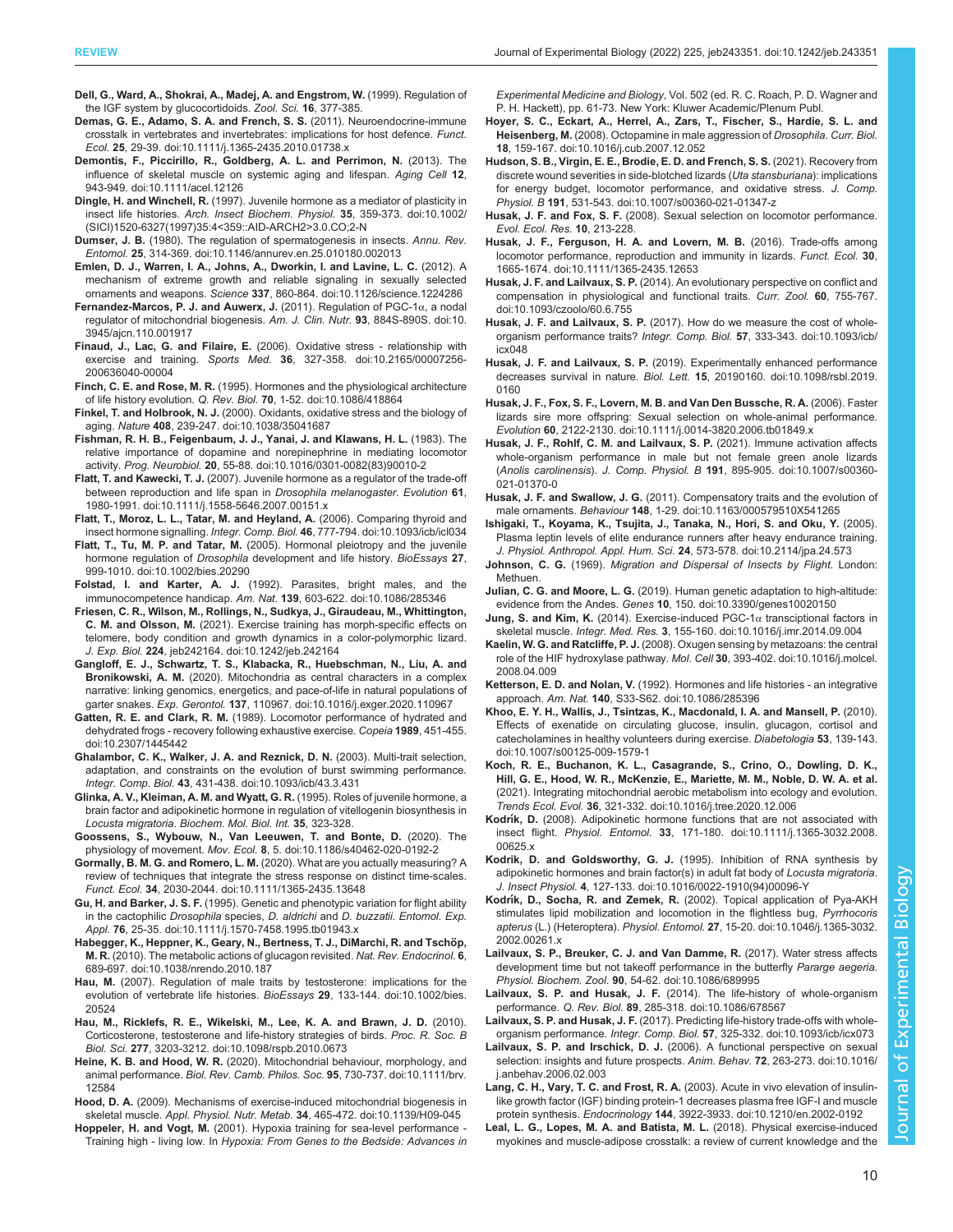<span id="page-10-0"></span>[implictions for health and metabolic diseases.](https://doi.org/10.3389/fphys.2018.01307) Front. Physiol. 9, 1307. doi:10. [3389/fphys.2018.01307](https://doi.org/10.3389/fphys.2018.01307)

- Lee, K. A. [\(2006\). Linking immune defenses and life history at the levels of the](https://doi.org/10.1093/icb/icl049) individual and the species. Integr. Comp. Biol. 46[, 1000-1015. doi:10.1093/icb/](https://doi.org/10.1093/icb/icl049) [icl049](https://doi.org/10.1093/icb/icl049)
- Lee, J. H. and Jun, H.-S. [\(2019\). Role of myokines in regulating skeletal muscle](https://doi.org/10.3389/fphys.2019.00042) mass and function. Front. Physiol. 10[, 42. doi:10.3389/fphys.2019.00042](https://doi.org/10.3389/fphys.2019.00042)
- [Li, R., Hu, Y., Xia, D., Grossmann, R. and Zhao, R.](https://doi.org/10.1016/j.cbpa.2011.06.001) (2011). Leptin stimulates [hepatic activation of thyroid hormones and promotes early posthatch growth in the](https://doi.org/10.1016/j.cbpa.2011.06.001) chicken. [Comp. Biochem. Physiol. A Mol. Integr. Physiol.](https://doi.org/10.1016/j.cbpa.2011.06.001) 160, 200-206. doi:10. [1016/j.cbpa.2011.06.001](https://doi.org/10.1016/j.cbpa.2011.06.001)
- Liang, H. and Ward, W. F. [\(2006\). PGC-1alpha: a key regulator of energy](https://doi.org/10.1152/advan.00052.2006) metabolism. Adv. Physiol. Educ. 30[, 145-151. doi:10.1152/advan.00052.2006](https://doi.org/10.1152/advan.00052.2006)
- Liao, S., Amcoff, M. and Nässel, D. R. [\(2021\). Impact of high-fat diet on lifespan,](https://doi.org/10.1016/j.ibmb.2020.103495) [metabolism, fecundity and behavioral senescence in](https://doi.org/10.1016/j.ibmb.2020.103495) Drosophila. Insect Biochem. Mol. Biol. 133[, 103495. doi:10.1016/j.ibmb.2020.103495](https://doi.org/10.1016/j.ibmb.2020.103495)
- [Lira, V. A., Benton, C. R., Yan, Z. and Bonen, A.](https://doi.org/10.1152/ajpendo.00755.2009) (2010). PGC-1 alpha regulation by [exercise training and its influences on muscle function and insulin sensitivity.](https://doi.org/10.1152/ajpendo.00755.2009) Am. J. Physiol. Endocrinol. Metab. 299[, E145-E161. doi:10.1152/ajpendo.00755.](https://doi.org/10.1152/ajpendo.00755.2009) [2009](https://doi.org/10.1152/ajpendo.00755.2009)
- [Londraville, R. L., Macotela, Y., Duff, R. J., Easterling, M. R., Liu, Q. and](https://doi.org/10.1016/j.ygcen.2014.02.002) Crespi, E. J. [\(2014\). Comparative endocrinology of leptin: assessing function in](https://doi.org/10.1016/j.ygcen.2014.02.002) a phylogenetic context. [Gen. Comp. Endocrinol.](https://doi.org/10.1016/j.ygcen.2014.02.002) 203, 146-157. doi:10.1016/ [j.ygcen.2014.02.002](https://doi.org/10.1016/j.ygcen.2014.02.002)
- Lorenz, M. W. [\(2003\). Adipokinetic hormone inhibits the formation of energy stores](https://doi.org/10.1016/S1096-4959(03)00227-6) [and egg production in the cricket](https://doi.org/10.1016/S1096-4959(03)00227-6) Gryllus bimaculatus. Comp. Biochem. Physiol. B Biochem. Mol. Biol. 136[, 197-206. doi:10.1016/S1096-4959\(03\)00227-6](https://doi.org/10.1016/S1096-4959(03)00227-6)
- Lorenz, M. W. and Gäde, G. [\(2009\). Hormonal regulation of energy metabolism in](https://doi.org/10.1093/icb/icp019) [insects as a driving force for performance.](https://doi.org/10.1093/icb/icp019) Integr. Comp. Biol. 49, 380-392. doi:10. [1093/icb/icp019](https://doi.org/10.1093/icb/icp019)
- [Losos, J. B., Creer, D. A. and Schulte, II, J.](https://doi.org/10.1017/S0952836902001206) (2002). Cautionary comments on the [measurement of maximum locomotor capabilities.](https://doi.org/10.1017/S0952836902001206) J. Zool. 258, 57-61. doi:10. [1017/S0952836902001206](https://doi.org/10.1017/S0952836902001206)
- Mair, W. and Dillin, A. [\(2008\). Aging and survival: The genetics of life span](https://doi.org/10.1146/annurev.biochem.77.061206.171059) [extension by dietary restriction.](https://doi.org/10.1146/annurev.biochem.77.061206.171059) Annu. Rev. Biochem. 77, 727-754. doi:10.1146/ [annurev.biochem.77.061206.171059](https://doi.org/10.1146/annurev.biochem.77.061206.171059)
- [Malamud, J. G., Mizisin, A. P. and Josephson, R. K.](https://doi.org/10.1007/BF00610971) (1988). The effects of [octopmaine on contraction kinetics and power output of a locust flight muscle.](https://doi.org/10.1007/BF00610971) [J. Comp. Physiol. A Sens. Neural Behav. Physiol.](https://doi.org/10.1007/BF00610971) 162, 827-835. doi:10.1007/ [BF00610971](https://doi.org/10.1007/BF00610971)
- [Marden, J. H., Fescemyer, H. W., Schilder, R. J., Doerfler, W. R., Vera, J. C. and](https://doi.org/10.1111/evo.12004) Wheat, C. W. [\(2013\). Genetic variation in HIF signaling underlies quantitative](https://doi.org/10.1111/evo.12004) [variation in physiological and life-history traits within lowland butterfly populations.](https://doi.org/10.1111/evo.12004) Evolution 67[, 1105-1115. doi:10.1111/evo.12004](https://doi.org/10.1111/evo.12004)
- [Marden, J. H., Langford, E. A., Robertson, M. A. and Fescemyer, H. W.](https://doi.org/10.1111/evo.14095) (2021). [Alleles in metabolic and oxygen-sensing genes are associated with antagonistic](https://doi.org/10.1111/evo.14095) [pleiotropic effects on life history traits and population fitness in an ecological](https://doi.org/10.1111/evo.14095) model insect. Evolution 75[, 116-129. doi:10.1111/evo.14095](https://doi.org/10.1111/evo.14095)
- [Marks, J. R., Beatty, A. E., Schwartz, T. S., Sorlin, M. and Lailvaux, S. P.](https://doi.org/10.1242/jeb.242665) (2021). [Expression of insulin-like growth factors depends on both mass and resource](https://doi.org/10.1242/jeb.242665) [availability in female green anoles \(](https://doi.org/10.1242/jeb.242665)Anolis carolinensis). J. Exp. Biol. 224, [jeb242665. doi:10.1242/jeb.242665](https://doi.org/10.1242/jeb.242665)
- [Martin, J. R., Ernst, R. and Heisenberg, M.](https://doi.org/10.1101/lm.5.1.179) (1998). Mushroom bodies suppress locomotor activity in [Drosophila melanogaster](https://doi.org/10.1101/lm.5.1.179). Learn. Mem. 5, 179-191. doi:10. [1101/lm.5.1.179](https://doi.org/10.1101/lm.5.1.179)
- Maxwell, P. H. [\(2005\). Hypoxia-inducible factor as a physiological regulator.](https://doi.org/10.1113/expphysiol.2005.030924) Exp. Physiol. 90[, 791-797. doi:10.1113/expphysiol.2005.030924](https://doi.org/10.1113/expphysiol.2005.030924)
- McCay, C. M. and Maynard, L. [\(1935\). The effect of retarded growth upon the length](https://doi.org/10.1093/jn/10.1.63) of life and ultimate size. J. Nutr. 10[, 63-79. doi:10.1093/jn/10.1.63](https://doi.org/10.1093/jn/10.1.63)
- McEwan, B. S. and Wingfield, J. C. [\(2003\). The concept of allostasis in biology and](https://doi.org/10.1016/S0018-506X(02)00024-7) biomedicine. Horm. Behav. 43[, 2-15. doi:10.1016/S0018-506X\(02\)00024-7](https://doi.org/10.1016/S0018-506X(02)00024-7)
- [McGlothlin, J. W. and Ketterson, E. D.](https://doi.org/10.1098/rstb.2007.0002) (2008). Hormone-mediated suites as [adaptations and evolutionary constraints.](https://doi.org/10.1098/rstb.2007.0002) Philos. Trans. R. Soc. B Biol. Sci. 363, [1611-1620. doi:10.1098/rstb.2007.0002](https://doi.org/10.1098/rstb.2007.0002)
- [Metcalfe, C. J. E. and Graham, A. L.](https://doi.org/10.1038/s41467-018-06793-y) (2018). Schedule and magnitude of [reproductive investment under immune trade-offs explains sex differences in](https://doi.org/10.1038/s41467-018-06793-y) immunity. Nat. Commun. 9[, 4391. doi:10.1038/s41467-018-06793-y](https://doi.org/10.1038/s41467-018-06793-y)
- [Min, K. J., Jones, N., Borst, D. W. and Rankin, M. A.](https://doi.org/10.1016/j.jinsphys.2004.03.009) (2004). Increased juvenile [hormone levels after long-duration flight in the grasshopper,](https://doi.org/10.1016/j.jinsphys.2004.03.009) Melanoplus sanguinipes. J. Insect Physiol. 50[, 531-537. doi:10.1016/j.jinsphys.2004.03.009](https://doi.org/10.1016/j.jinsphys.2004.03.009)
- [Minter, M., Pearson, A., Lim, K. A. S., Wilson, K., Chapman, J. W. and Jones,](https://doi.org/10.1111/een.12521) C. M. [\(2018\). The tethered flight technique as a tool for studying insect life-history](https://doi.org/10.1111/een.12521) [strategies association with migration in insects.](https://doi.org/10.1111/een.12521) Ecol. Entomol. 43, 297-411. [doi:10.1111/een.12521](https://doi.org/10.1111/een.12521)
- [Mirth, C. K., Alves, A. N. and Piper, M. D. W.](https://doi.org/10.1016/j.cois.2018.08.006) (2019). Turning food into eggs: [insights from nutritional biology and developmental physiology of](https://doi.org/10.1016/j.cois.2018.08.006) Drosophila. Curr. Opin. Insect. Sci. 31[, 49-57. doi:10.1016/j.cois.2018.08.006](https://doi.org/10.1016/j.cois.2018.08.006)
- [Monaghan, P., Metcalfe, N. B. and Torres, R.](https://doi.org/10.1111/j.1461-0248.2008.01258.x) (2009). Oxidative stress as a [mediator of life history trade-offs: mechanisms, measurements and](https://doi.org/10.1111/j.1461-0248.2008.01258.x) interpretations. Ecol. Lett. 12[, 75-92. doi:10.1111/j.1461-0248.2008.01258.x](https://doi.org/10.1111/j.1461-0248.2008.01258.x)
- Moore, F. R. and Gatten, R. E. (1989). Locomotor performance of hydrate, dehydrated, and osmotically stressed anuran amphibians. Herpetologica 45, 101-110.
- [Myint, P. K., Ito, A., Appiah, M. G., Obeng, G., Darkwah, S., Kawamoto, E.,](https://doi.org/10.1016/j.bbrep.2021.100977) [Gaowa, A., Park, E. J. and Shimaoka, M.](https://doi.org/10.1016/j.bbrep.2021.100977) (2021). Irisin supports integrin[mediated cell adhesion of lymphocytes.](https://doi.org/10.1016/j.bbrep.2021.100977) Biochem. Biophys. Rep. 26, 100977. [doi:10.1016/j.bbrep.2021.100977](https://doi.org/10.1016/j.bbrep.2021.100977)
- Naylor, C. and Petri, W. A. [\(2016\). Leptin regulation of immune responses.](https://doi.org/10.1016/j.molmed.2015.12.001) Trends Mol. Med. 22[, 88-98. doi:10.1016/j.molmed.2015.12.001](https://doi.org/10.1016/j.molmed.2015.12.001)
- [Palazon, A., Goldrath, A. W., Nizer, V. and Johnson, R. S.](https://doi.org/10.1016/j.immuni.2014.09.008) (2014). HIF [transcription factors, inflammation, and immunity.](https://doi.org/10.1016/j.immuni.2014.09.008) Immunity 41, 518-528. doi:10. [1016/j.immuni.2014.09.008](https://doi.org/10.1016/j.immuni.2014.09.008)
- [Parik, S., Tewary, S., Ayyub, C. and Kolthur-Seetharam, U.](https://doi.org/10.1007/s12038-018-9754-5) (2018). Loss of [mitochondrial SIRT4 shortens lifespan and leads to a decline in physical activity.](https://doi.org/10.1007/s12038-018-9754-5) J. Biosci. 43[, 243-247. doi:10.1007/s12038-018-9754-5](https://doi.org/10.1007/s12038-018-9754-5)
- Pedersen, B. K. [\(2011\). Muscles and their myokines.](https://doi.org/10.1242/jeb.048074) J. Exp. Biol. 214, 337-346. [doi:10.1242/jeb.048074](https://doi.org/10.1242/jeb.048074)
- Pedersen, B. K. [\(2013\). Muscle as a secretory organ.](https://doi.org/10.1002/cphy.c120033) Compr. Physiol. 3, [1337-1362. doi:10.1002/cphy.c120033](https://doi.org/10.1002/cphy.c120033)
- Pedersen, B. K., Åkerströ[m, T. C. A., Nielsen, A. R. and Fischer, C. P.](https://doi.org/10.1152/japplphysiol.00080.2007) (2007). [Role of myokines in exercise performance and metabolism.](https://doi.org/10.1152/japplphysiol.00080.2007) J. Appl. Physiol. 103, [1093-1098. doi:10.1152/japplphysiol.00080.2007](https://doi.org/10.1152/japplphysiol.00080.2007)
- Pedersen, B. K. and Hoffman-Goetz, L. [\(2000\). Exercise and the immune system:](https://doi.org/10.1152/physrev.2000.80.3.1055) [regulation, integration, and adaptation.](https://doi.org/10.1152/physrev.2000.80.3.1055) Physiol. Rev. 80, 1055-1081. doi:10.1152/ [physrev.2000.80.3.1055](https://doi.org/10.1152/physrev.2000.80.3.1055)
- [Peterson, K. J., Cotton, J. A., Gehling, J. G. and Pisani, D.](https://doi.org/10.1098/rstb.2007.2233) (2008). The Ediacaran [emergence of bilaterians: congruence between the genetic and the geological](https://doi.org/10.1098/rstb.2007.2233) fossil records. Philos. Trans. R. Soc. B 363[, 1435-1443. doi:10.1098/rstb.2007.](https://doi.org/10.1098/rstb.2007.2233) [2233](https://doi.org/10.1098/rstb.2007.2233)
- Piccirillo, R. [\(2019\). Induced myokines with therapeutic potential for muscle](https://doi.org/10.3389/fphys.2019.00287) wasting. Front. Physiol. 10[, 287. doi:10.3389/fphys.2019.00287](https://doi.org/10.3389/fphys.2019.00287)
- [Pifferi, F., Del-Pan, A., Languille, S. and Aujard, F.](https://doi.org/10.1155/2013/187301) (2013). Effects of resveratrol on [daily rhythms of locomotor activity and body temperature in young and aged grey](https://doi.org/10.1155/2013/187301) mouse lemurs. Oxid. Med. Cell. Longev. 2013[, 187301. doi:10.1155/2013/](https://doi.org/10.1155/2013/187301) [187301](https://doi.org/10.1155/2013/187301)
- [Pisani, D., Poling, L. L., Lyons-Weiler, M. and Hedges, S. B.](https://doi.org/10.1186/1741-7007-2-1) (2004). The [colonization of land by animals: molecular phylogeny and divergence times](https://doi.org/10.1186/1741-7007-2-1) among arthropods. BMC Biol. 2[, 1. doi:10.1186/1741-7007-2-1](https://doi.org/10.1186/1741-7007-2-1)
- [Pontzer, H., Raichlen, D. A., Wood, B. M., Thompson, M. E., Racette, S. B.,](https://doi.org/10.1002/ajhb.22711) Mabulla, A. Z. P. and Marlowe, F. W. [\(2015\). Energy expenditure and activity](https://doi.org/10.1002/ajhb.22711) [among Hadza hunter-gatherers.](https://doi.org/10.1002/ajhb.22711) Am. J. Hum. Biol. 27, 626-637. doi:10.1002/ajhb. [22711](https://doi.org/10.1002/ajhb.22711)
- Rai, M. and Demontis, F. [\(2016\). Systemic nutrient and stress signaling via](https://doi.org/10.1146/annurev-physiol-021115-105305) [myokines and myometabolites.](https://doi.org/10.1146/annurev-physiol-021115-105305) Annu. Rev. Physiol. 78, 85-107. doi:10.1146/ [annurev-physiol-021115-105305](https://doi.org/10.1146/annurev-physiol-021115-105305)
- Rajan, A. and Perrimon, N. (2012). Drosophila [cytokine unpaired 2 regulates](https://doi.org/10.1016/j.cell.2012.08.019) [physiological homeostasis by remotely controlling insulin secretion.](https://doi.org/10.1016/j.cell.2012.08.019) Cell 151, [123-137. doi:10.1016/j.cell.2012.08.019](https://doi.org/10.1016/j.cell.2012.08.019)
- Rankin, M. A., McAnelly, M. L. and Bodenhamer, J. E. (1986). The oogenesisflight syndrome revisited. In *Insect Flight: Dispersal and Migration* (ed. W. Danthanarayana), pp. 27-48. Berlin, Heidelberg: Springer.
- [Regan, J. C., Froy, H., Walling, C. A., Moatt, J. P. and Nussey, D. H.](https://doi.org/10.1111/1365-2435.13418) (2020). [Dietary restriction and insulin-like signaling pathways as adaptive plasticity: a](https://doi.org/10.1111/1365-2435.13418) synthesis and re-evaluation. Funct. Ecol. 34[, 107-128. doi:10.1111/1365-2435.](https://doi.org/10.1111/1365-2435.13418) [13418](https://doi.org/10.1111/1365-2435.13418)
- Ricklefs, R. E. and Wikelski, M. [\(2002\). The physiology/life-history nexus.](https://doi.org/10.1016/S0169-5347(02)02578-8) Trends Ecol. Evol. 17[, 462-468. doi:10.1016/S0169-5347\(02\)02578-8](https://doi.org/10.1016/S0169-5347(02)02578-8)
- Rius-Pérez, S., Torres-Cuevas, I., Millán, I., Ortega, A. L. and Pérez, S. (2020). PGC-1 $\alpha$ [, inflammation, and oxidative stress: an integrative view in metabolism.](https://doi.org/10.1155/2020/1452696) Oxid. Med. Cell. Longev. 2020[, 1452696. doi:10.1155/2020/1452696](https://doi.org/10.1155/2020/1452696)
- Roeder, T. [\(2020\). The control of metabolic traits by octopamine and tyramine in](https://doi.org/10.1242/jeb.194282) invertebrates. J. Exp. Biol. 223[, jeb194282. doi:10.1242/jeb.194282](https://doi.org/10.1242/jeb.194282)
- [Rogowitz, G. L., Cortes-Rivera, M. and Nieves-Puigdoller, K.](https://doi.org/10.1007/s003600050209) (1999). Water loss, [cutaneous resistance, and effects of dehydration on locomotion of](https://doi.org/10.1007/s003600050209) Eleutherodactylus frogs. [J. Comp. Physiol. B Biochem. Syst. Environ. Physiol.](https://doi.org/10.1007/s003600050209) 169[, 179-186. doi:10.1007/s003600050209](https://doi.org/10.1007/s003600050209)
- [Roy, S., Saha, T. T., Zou, Z. and Raikhel, A. S.](https://doi.org/10.1146/annurev-ento-020117-043258) (2018). Regulatory pathways [controlling female insect reproduction.](https://doi.org/10.1146/annurev-ento-020117-043258) Annu. Rev. Entomol. 63, 489-511. doi:10. [1146/annurev-ento-020117-043258](https://doi.org/10.1146/annurev-ento-020117-043258)
- Sapolsky, R. M., Romero, L. M. and Munck, A. U. (2000). How do glucocorticoids influence stress responses? Integrating permissive, suppressive, stimulatory, and preparative actions. Endocr. Rev. 21, 55-89.
- [Sauve, A. A., Wolberger, C., Schramm, V. L. and Boeke, J. D.](https://doi.org/10.1146/annurev.biochem.74.082803.133500) (2006). The biochemistry of sirtuins. Annu. Rev. Biochem. 75[, 435-465. doi:10.1146/annurev.](https://doi.org/10.1146/annurev.biochem.74.082803.133500) [biochem.74.082803.133500](https://doi.org/10.1146/annurev.biochem.74.082803.133500)
- [Schaeffer, P. J., Conley, K. E. and Lindstedt, S. L.](https://doi.org/10.1242/jeb.199.2.351) (1996). Structural correlates of [speed and endurance in skeletal muscle: the rattlesnake tailshaker muscle.](https://doi.org/10.1242/jeb.199.2.351) J. Exp. Biol. 199[, 351-358. doi:10.1242/jeb.199.2.351](https://doi.org/10.1242/jeb.199.2.351)